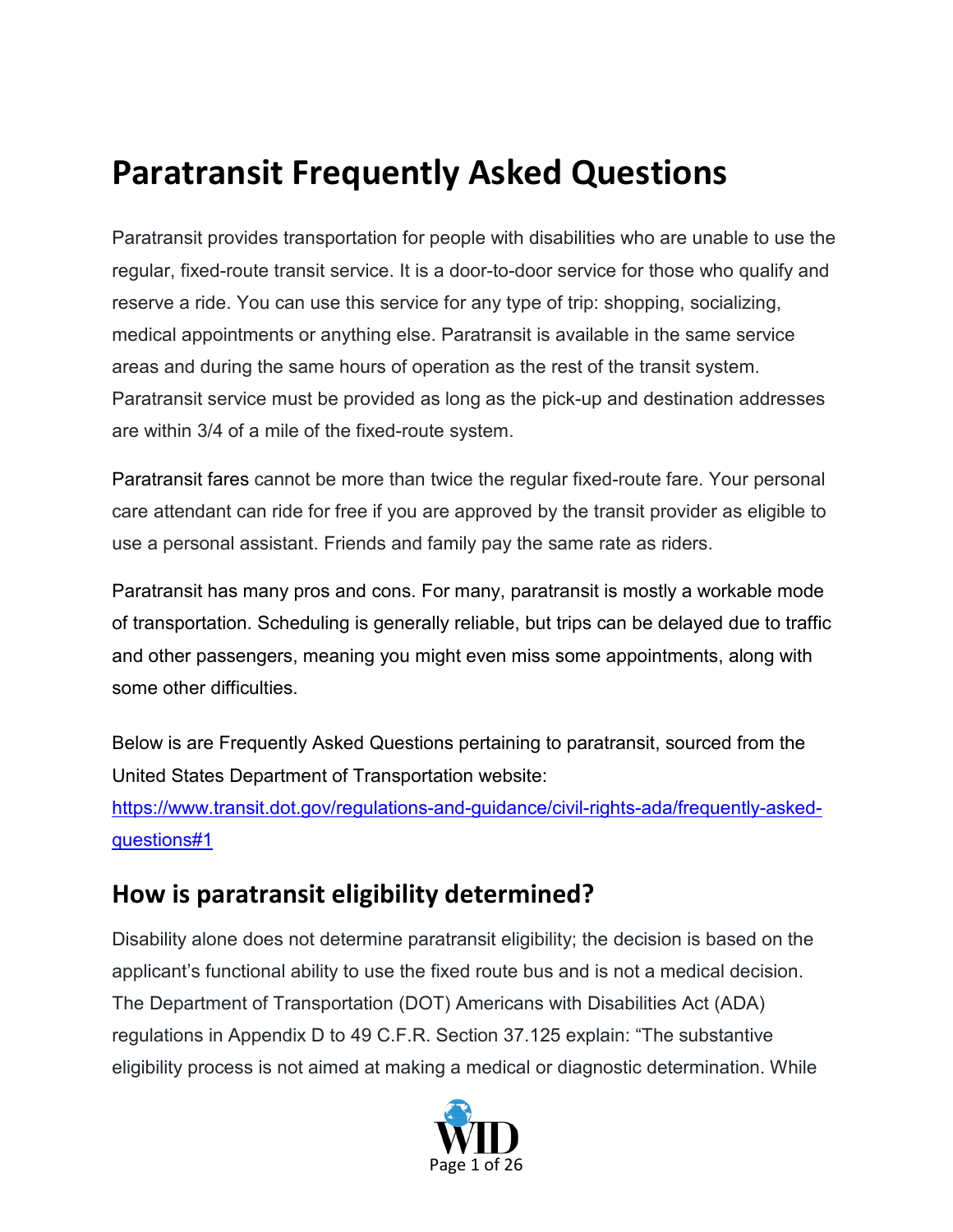evaluation by a physician (or professionals in rehabilitation or other relevant fields) may be used as part of the process, a diagnosis of a disability is not dispositive. What is needed is a determination of whether, as a practical matter, the individual can use fixed route transit in his or her own circumstances." Transit agencies, with input from the communities they serve, devise the specifics of their individual eligibility processes. The DOT ADA regulations in Section 37.125 set only broad requirements that all agencies must incorporate, such as written notification of eligibility decisions and an opportunity for an appeal. This regulation may be accessed [here.](https://www.transit.dot.gov/regulations-and-guidance/civil-rights/part-37-transportation-services-individuals-disabilities)

If an individual is eligible for ADA paratransit in their place of residence, does that individual have the right to use paratransit service in a city where they are traveling?

Yes. Under Department of Transportation (DOT) Americans with Disabilities Act (ADA) regulations at 49 C.F.R. Section 37.127, each public entity required to provide complementary paratransit service must make the service available to visitors as provided under the section. The transit entity must provide service to visitors who present documentation that they are ADA paratransit eligible in the jurisdiction in which they reside, under the criteria of 49 C.F.R. Section 37.125. If a visitor with a disability does not present such documentation, the transit entity may require documentation of the individual's place of residence and of his or her disability, if the disability is not apparent. A transit operator is not required to provide service to a visitor for more than 21 days during any 365-day period; after that, the visitor may be required to apply for eligibility through the same processes established for residents under 49 C.F.R. Section 37.125.

#### **How do I appeal a transit agency's decision that I am not**

#### **eligible for paratransit?**

Under Department of Transportation (DOT) Americans with Disabilities Act (ADA) regulations at 49 C.F.R. Section 37.125(g), transit operators must "establish an

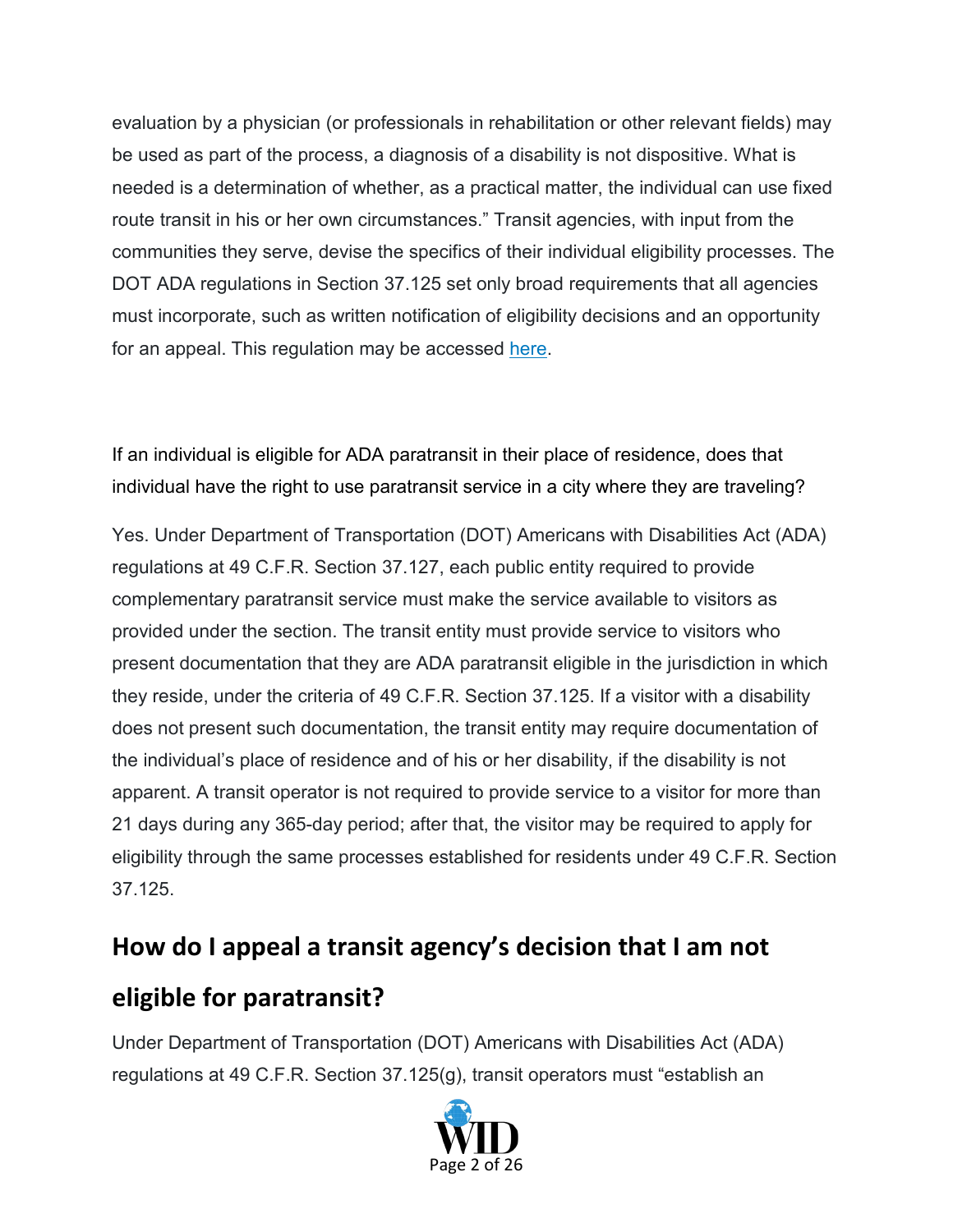administrative appeal process through which individuals who are denied eligibility can obtain review of the denial." The transit operator may require that any appeal be filed within 60 days of the denial of an application. The appeal process must include an opportunity for the applicant to be heard and to present information and arguments. Decisions regarding the appeal cannot be made by anyone who was involved in the initial decision to deny eligibility. The transit operator must provide the individual with written notification of its decision and the reasons for it. The transit operator is not required to provide paratransit service while the appeal is under consideration; however, if a decision has not been made within 30 days of the completion of the appeal process, the operator must provide paratransit service from that time until and unless a decision to deny the appeal is issued.

#### **May a rider eligible for complementary paratransit be**

#### **accompanied by more than one individual?**

Under Department of Transportation (DOT) Americans with Disabilities Act (ADA) regulations at 49 C.F.R. Section 37.123(f), transit entities are required to permit one person to accompany the paratransit eligible individual. Additional persons accompanying the eligible individual are to be served on a space-available basis to prevent displacement of other ADA paratransit eligible individuals. The transit provider may not limit who the companion may be; the companion may be a family member, friend, or business associate, etc. The transit authority may require that the eligible individual reserve a space for the companion when reserving his or her own ride. A personal care attendant (PCA), someone designated or employed to assist the eligible individual, may always ride with the eligible individual. The transit entity may require that the eligible individual reserve a space for the PCA when reserving the trip. If there is a PCA on the trip, the eligible individual may still bring a companion, as well as additional companions on a space-available basis. To be considered as "accompanying" the eligible individual, a companion must have the same origin and destination points as the eligible individual.

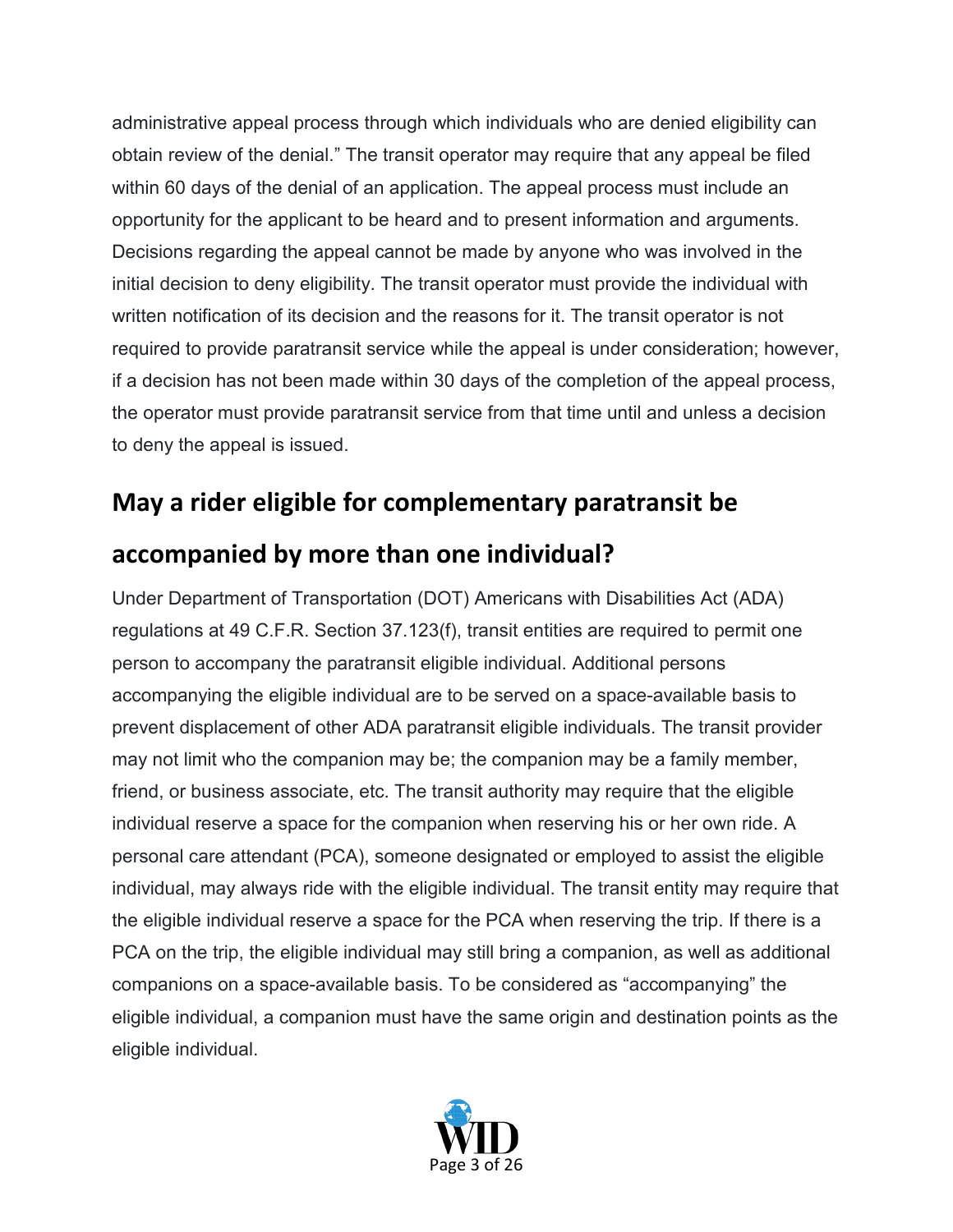# **Is there a limit on how many destinations or legs of a trip a**

# **paratransit rider may request in a given day?**

No, paratransit providers are required to provide all eligible requested trips, not just trips to and from a single location. A person may take as many individual legs of a trip in a day as their schedule allows (factoring in pickup windows and time to complete their business), just as a fixed route user may take as many trips as he or she desires. For example, just as a person may take a fixed route from their home to work, then from work to an appointment, and then home again, so should a paratransit rider be able to. Each leg may be separately scheduled (that is, paratransit providers are not required to wait while a passenger runs into the post office, just as a fixed route user would be required to wait for the next bus).

# **What regulations does the Federal Transit Administration's (FTA) Office of Civil Rights enforce, and where may I access the regulations and information about programs enforced by the Office of Civil Rights?**

The Federal Transit Administration's (FTA) Office of Civil Rights ensures the nondiscriminatory use of federal funds through oversight of grantee implementation of required civil rights regulations and policy. Compliance reviews are conducted to ensure conformity under the Americans with Disabilities Act of 1990 (ADA), the Disadvantaged Business Enterprise (DBE) Program, the Equal Employment Opportunity (EEO) Program, and Title VI of the Civil Rights Act of 1964. More information about each of the four programs administered by FTA's Office of Civil Rights, as well as links to corresponding statutes and regulations, may be found by visiting the following website and selecting [individual program links.](https://www.transit.dot.gov/oversight-policy-areas/civil-rights-ada)

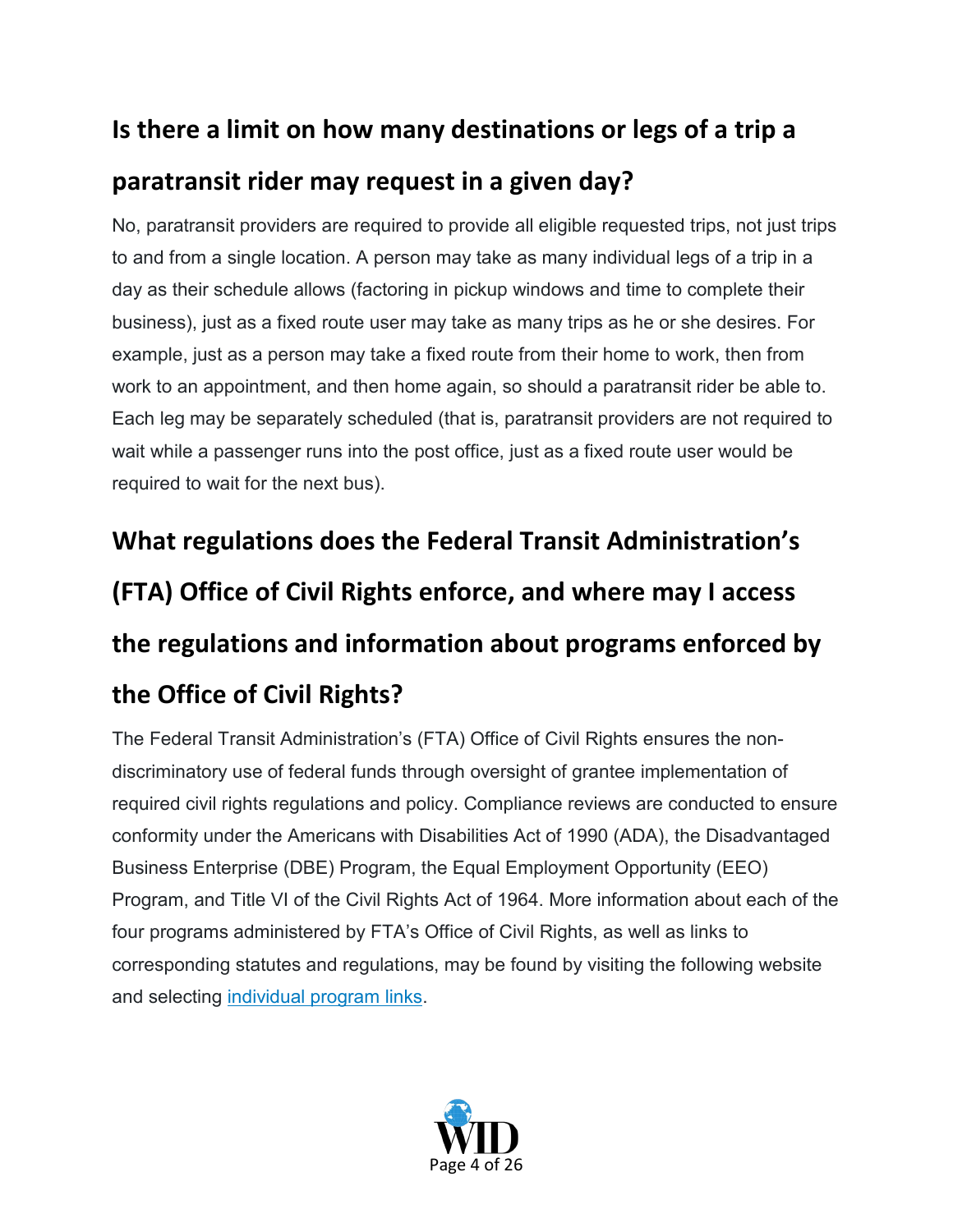# **Does the Federal Transit Administration (FTA) enforce Americans with Disabilities (ADA) regulations involving**

## **private tour buses?**

Department of Transportation (DOT) Americans with Disabilities Act (ADA) regulations cover both public and private entities; however, the Federal Transit Administration's (FTA) oversight authority extends only to public entities. For ADA issues involving private transportation, such as charter, tour, and motor-coach companies, please contact the U.S. Department of Justice. Information on how to file a complaint may be found on the U.S. Department of Justice ADA homepage at [http://www.ada.gov.](http://www.ada.gov/) You may also reach them on their toll-free, ADA Information Line: 1-800-514-0301 (TDD 1- 800-514-0383).

# **Are fixed route transit providers required to provide audible**

#### **stop announcements?**

Yes, under Department of Transportation (DOT) Americans with Disabilities Act (ADA) regulations at 49 C.F.R. Section 37.167(b), the minimum requirement for fixed route stop announcements by a transit provider is that stops be announced (by personnel or a recording system) at least at transfer points with other fixed routes, other major intersections and destination points, and intervals along a route sufficient to permit individuals with visual impairments or other disabilities to be oriented to their location. Further, the transit personnel must announce any stop upon request of an individual with a disability. For the text of 49 C.F.R. Section 37.167(b) and its corresponding section in Appendix D, please visit this [link.](https://www.transit.dot.gov/regulations-and-guidance/civil-rights/part-37-transportation-services-individuals-disabilities)

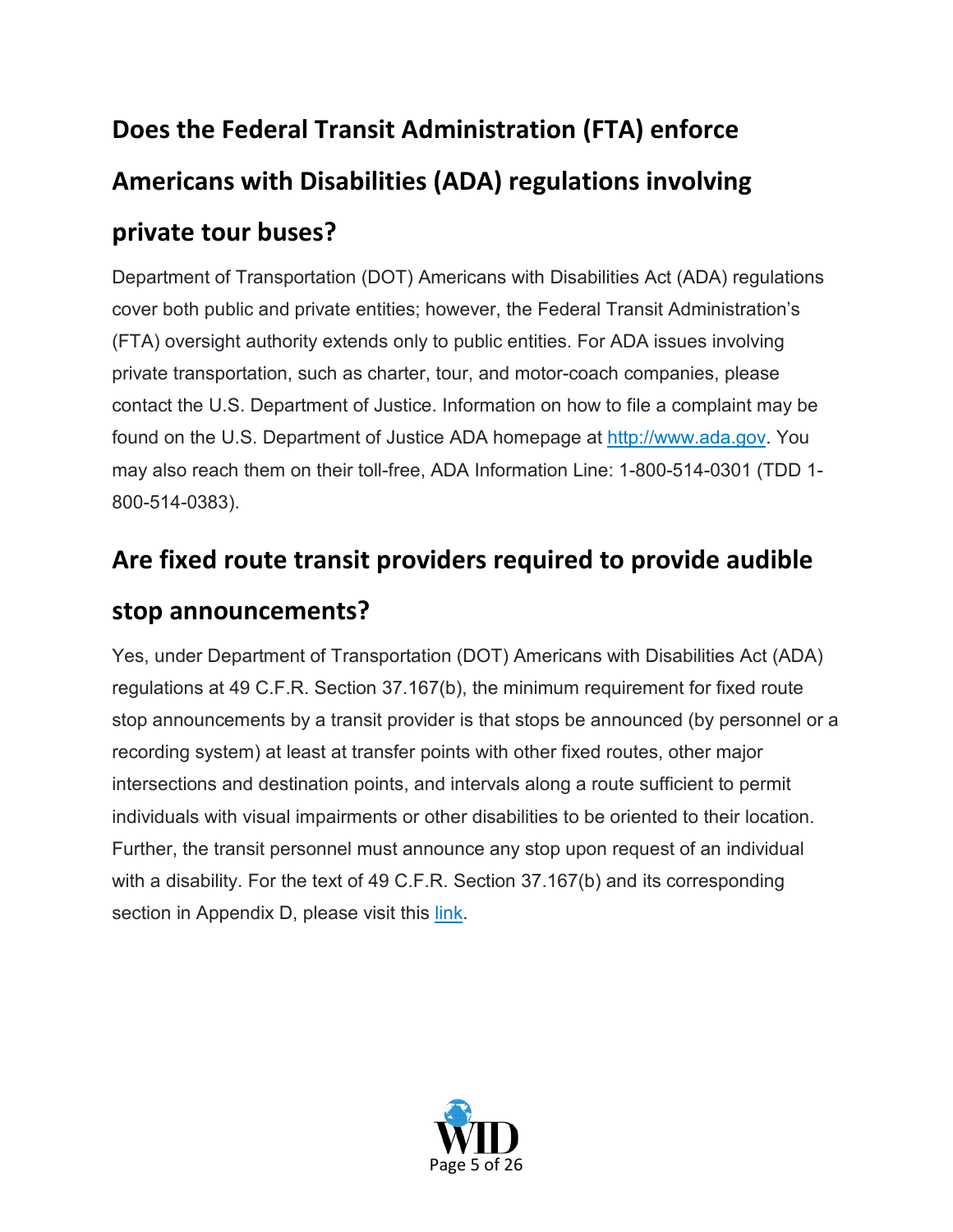# **Is there a time limit on how long a lift may remain unrepaired on a transit vehicle?**

There is a time limit on how long a lift may remain unrepaired on a transit vehicle only if the vehicle is not taken out of service. Under Department of Transportation (DOT) Americans with Disabilities Act (ADA) regulations at 49 C.F.R. Section 37.163(d), when a lift is discovered to be inoperative, the entity must take the vehicle out of service before the beginning of the vehicle's next service day and ensure that the lift is repaired before the vehicle returns to service. However, if there is no spare vehicle available to take the place of a vehicle with an inoperable lift, such that taking the vehicle out of service will reduce the transportation service the entity is able to provide, Section 37.163(e) permits the entity to keep a vehicle with an inoperable lift in service for no more than five days (if the entity serves an area of 50,000 or less population) or three days (if the entity serves an area of over 50,000 population) from the day on which the lift is discovered to be inoperative.

# **Where can I find decisions published by the Federal Transit**

# **Administration's (FTA) Office of Civil Rights?**

The following website contains links to finalized Americans with Disabilities Act (ADA) Compliance Review Reports, Letters of Finding, and [links r](https://www.transit.dot.gov/regulations-and-guidance/oversight-policy-areas/civil-rights-ada/ada-compliance)elated to collaboration between the Federal Transit Administration (FTA) and the Department of Justice (DOJ).

# **Are private contractors required to comply with the**

# **Americans with Disabilities Act (ADA)?**

Yes. The Department of Transportation (DOT) Americans with Disabilities Act (ADA) regulations apply to both public and private operators of transportation service to the general public. If the private entity is providing service under a contract or other arrangement with a public entity, the private entity "stands in the shoes" of the public entity under 49 C.F.R. Section 37.23 and is subject to the requirements applicable to

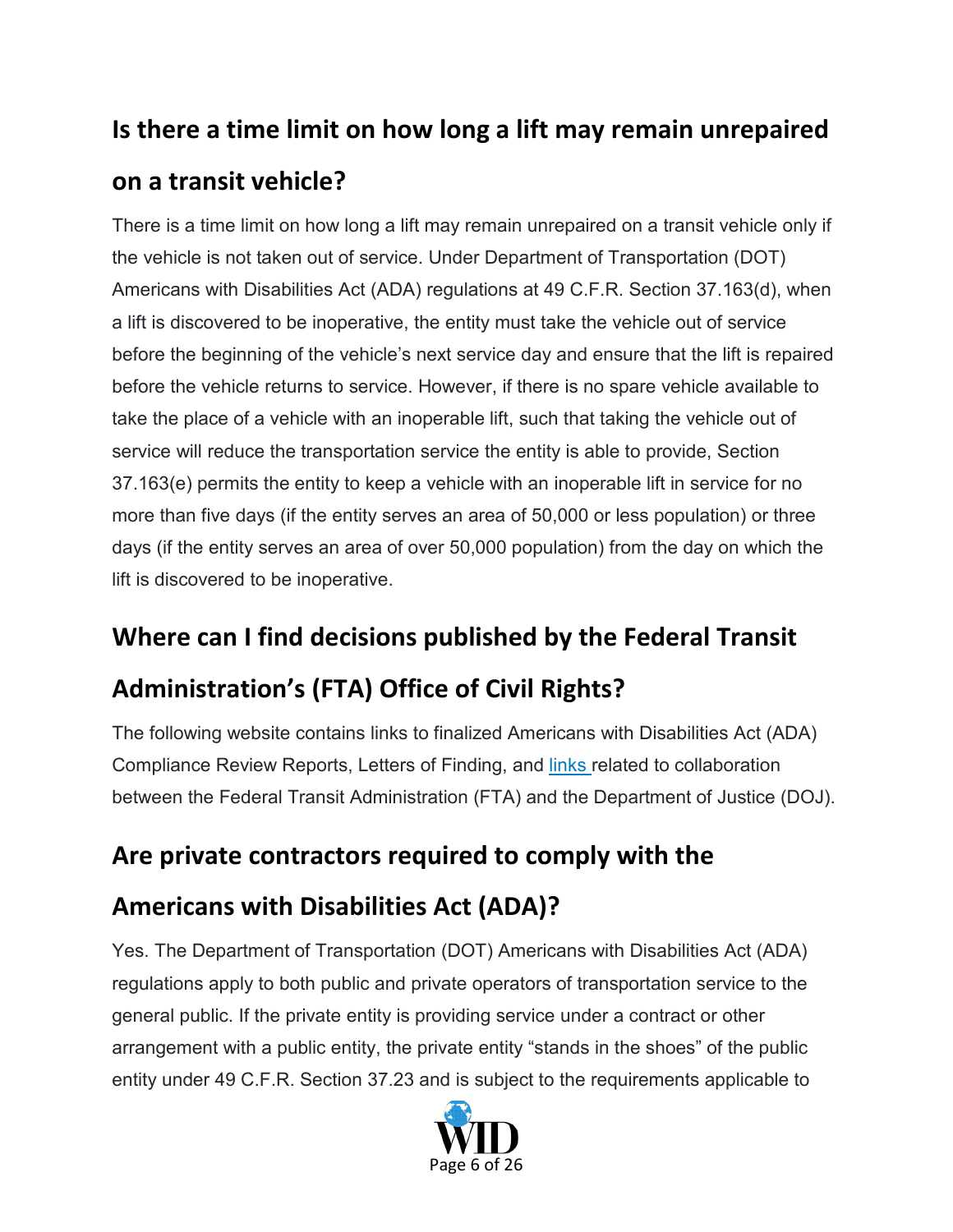the public entity. While a public entity may hire contractors, it may not "contract away" its ADA responsibilities. For further detail regarding the "stand in the shoes" requirement, please consult the regulation, which is available [here.](https://www.transit.dot.gov/regulations-and-guidance/civil-rights/part-37-transportation-services-individuals-disabilities)

#### **What guidelines exist with regard to Americans with**

## **Disabilities Act (ADA) compliance for fare vending machines?**

Accessibility requirements for fare vending machines are established by the U.S. Architectural and Transportation Barriers Compliance Board (ATBCB or "Access Board"), the Federal agency responsible for developing minimum guidelines for accessibility under the Americans with Disabilities Act (ADA). These guidelines were updated by the Access Board in 2004, and incorporated into Department of Transportation (DOT) Americans with Disabilities Act (ADA) regulations as the enforceable standard for transportation in November 2006; specific requirements may therefore differ slightly, depending upon when the fare machine was made and installed. The current standards are found in Section 707 of the Americans with Disabilities Act Accessibility Guidelines, which can be found at [http://www.access-board.gov/ada](http://www.access-board.gov/ada-aba/ada-standards-dot.cfm)[aba/ada-standards-dot.cfm.](http://www.access-board.gov/ada-aba/ada-standards-dot.cfm) In particular, Section 707 discusses fare machine requirements such as clear floor space, operable parts, privacy, and speechenablement.

#### **Are bus operators required to assist persons with disabilities?**

Yes. Under Department of Transportation (DOT) Americans with Disabilities Act (ADA) regulations at 49 C.F.R. Section 37.165(f), transit entity personnel must assist individuals with disabilities with the use of ramps, lifts, and securement systems. If it is necessary for the personnel to leave their seats to provide this assistance, they must do so, even if the entity's drivers traditionally do not leave their seats (e.g., because of labor-management agreements or company rules). On a vehicle which uses a ramp for entry, the driver may have to assist in pushing a manual wheelchair up the ramp, particularly if the ramp slope is relatively steep. In sum, transit entity personnel must

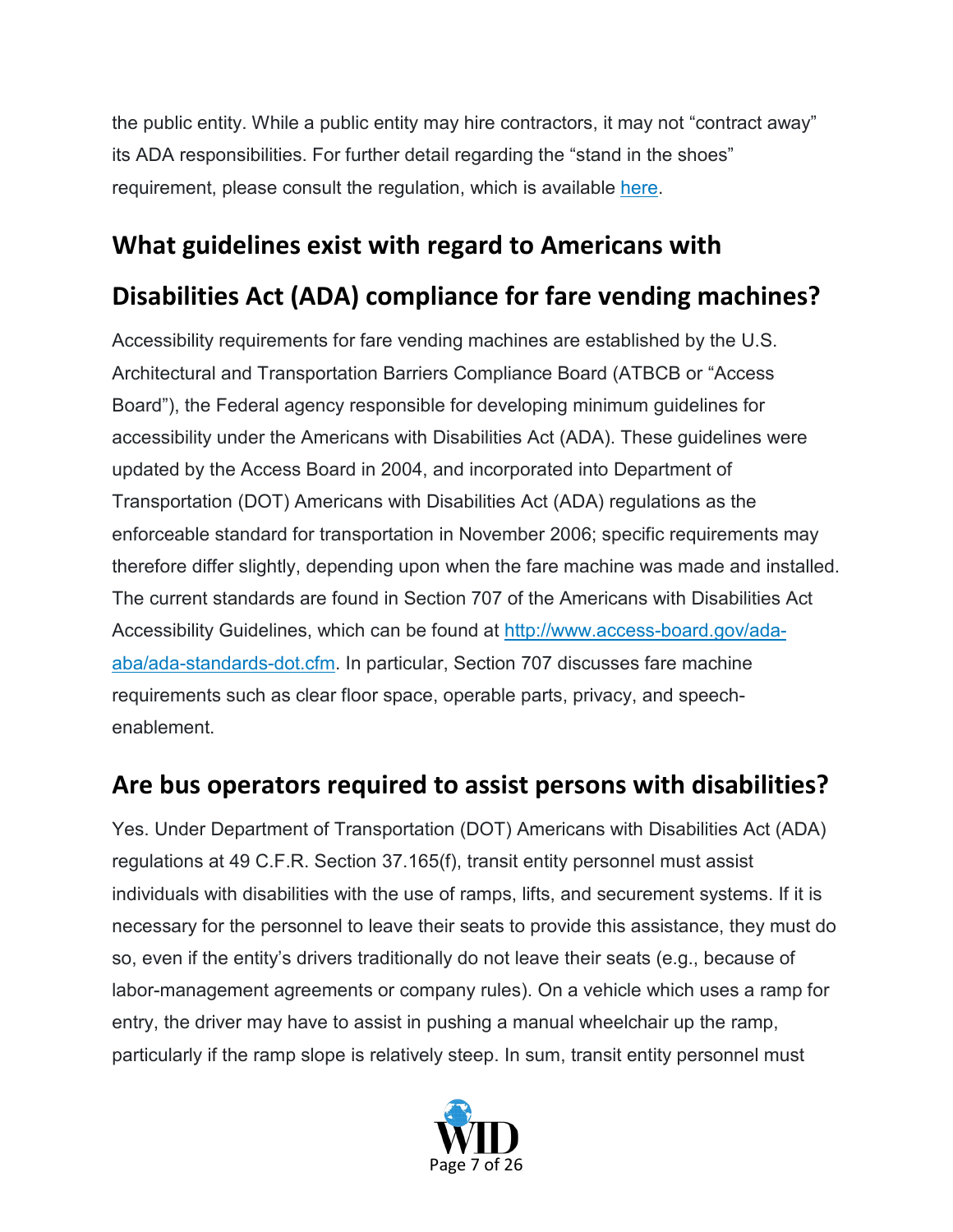ensure that a passenger with a disability is able to take advantage of the accessibility and safety features on vehicles.

# **If a nondisabled person is sitting in one of the "priority" seats in the front of a bus, does that person have to move so that a person with a disability can sit there?**

Under Department of Transportation (DOT) Americans with Disabilities Act (ADA) regulations at 49 C.F.R. Section 37.167(j) bus operators are required to ask the person without a disability to move to another seat. If, after the operator asks, the person refuses to move, the regulations do not require the operator to compel this person to move. However, a transit operator can decide to adopt a policy requiring people to vacate the seats.

# **If a bus is filled to capacity with standing room only, may a driver displace people currently on the bus to create room for a person with a disability?**

No, if a bus is filled to capacity, a driver is not required to remove other passengers from the bus in order to make room for additional persons with disabilities. However, the driver would still be required to request that persons without disabilities vacate priority seating locations they may be occupying.

# **Are bus stops and other transportation facilities required to**

# **provide bench seating?**

No. The Americans with Disabilities Act (ADA) does not require public transportation entities to install bench seating at bus stops or at transportation facilities. However, transit systems may find it beneficial to provide seating, as it may enable use of the fixed-route system by persons whose disabilities prevent them from standing for

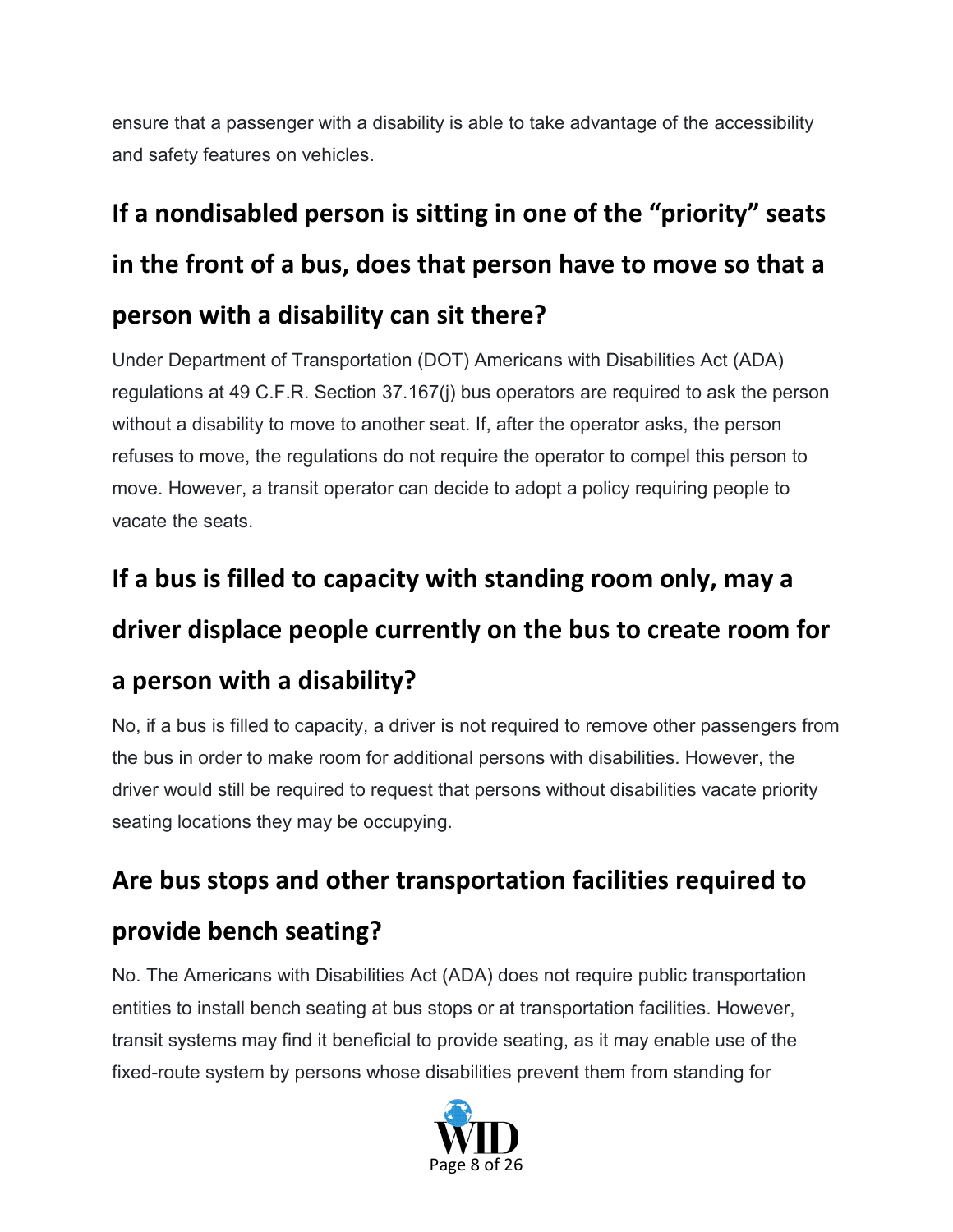extended periods of time, and who might otherwise be dependent upon paratransit service.

# **Are transit providers required to allow a passenger to travel**

#### **with a comfort animal?**

No. Under Department of Transportation (DOT) Americans with Disabilities Act (ADA) regulations at 49 C.F.R. Section 37.167(d), transit entities are only required to allow service animals to accompany individuals with disabilities in vehicles and facilities. DOT ADA regulations at 49 C.F.R. Section 37.3 define a service animal as an animal "individually trained to work or perform tasks for an individual with a disability." If an animal's only function is to provide emotional support or comfort for the rider, that animal would not fall under the regulatory training-based definition of a service animal. Simply providing comfort is something that animal does passively, by its nature or through the perception of the owner. However, the ADA does not prohibit a transit agency from choosing to accommodate pets and comfort animals, which would be a local decision.

# **What is the Americans with Disabilities Act (ADA) definition of a service animal?**

Under Department of Transportation (DOT) Americans with Disabilities Act (ADA) regulations at 49 C.F.R. Section 37.3, "service animal" is defined as "any guide dog, signal dog, or other animal individually trained to work or perform tasks for an individual with a disability, including, but not limited to, guiding individuals with impaired vision, alerting individuals with impaired hearing to intruders or sounds, providing minimal protection or rescue work, pulling a wheelchair, or fetching dropped items." DOT ADA regulation 49 C.F.R. Section 37.167(d) requires transit entities to permit service animals to accompany individuals with disabilities in vehicles and facilities. Appendix D to Section 37.167 contains further important information on service animals. It is important to note that while the U.S. Department of Justice has amended the definition of "service

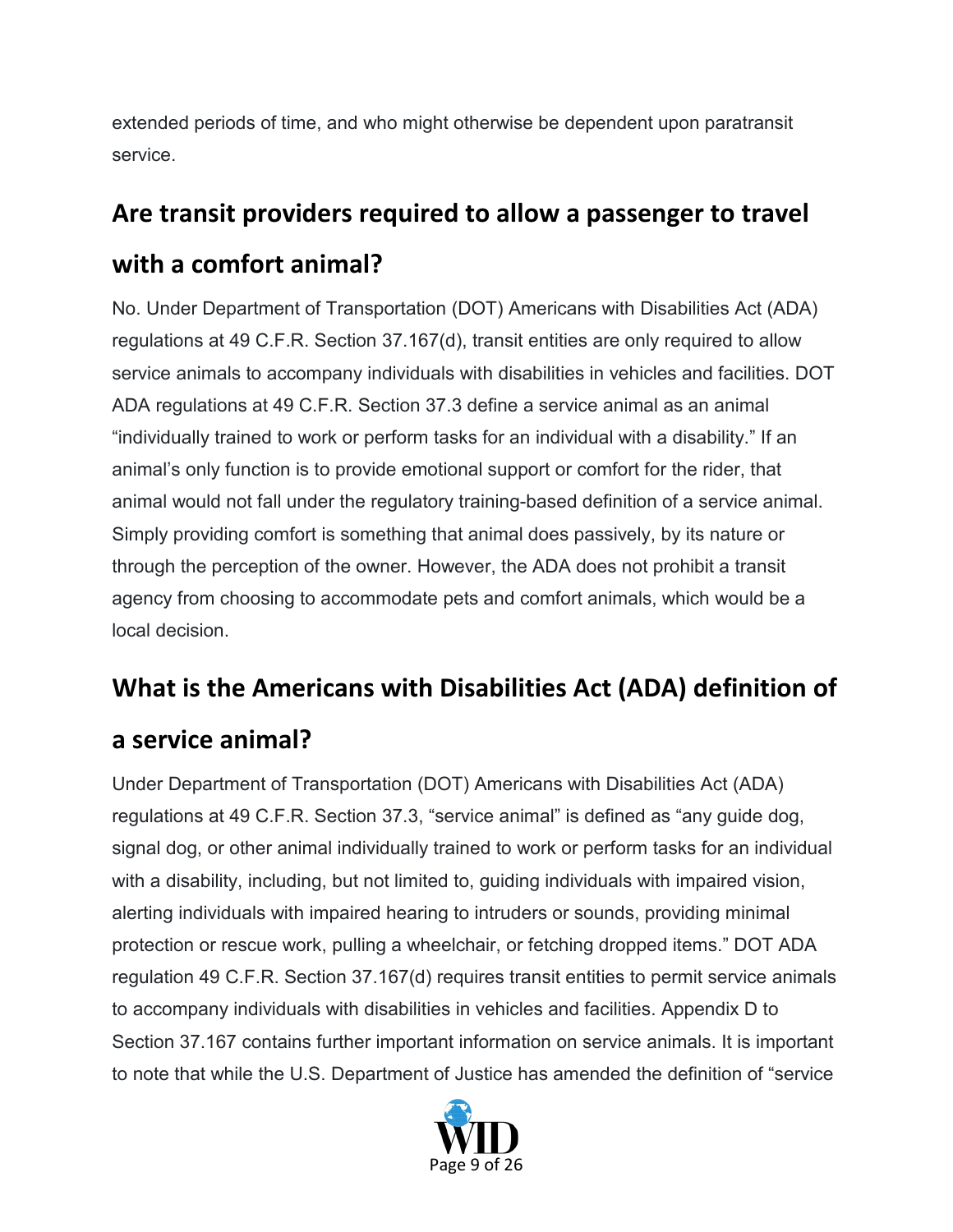animal" for purposes of its ADA regulations under Titles II and III of the ADA, for state and local governments and places that are open to the public, the definition under DOT ADA regulations for transportation has not changed. Therefore, members of the public may find that some service animals may no longer be considered service animals once they leave a transportation system.

#### **May a passenger with a disability be required by transit**

#### **personnel to show proof that an animal is a service animal?**

Under Department of Transportation (DOT) Americans with Disabilities Act (ADA) regulations at 49 C.F.R. Section 37.167(d), transit providers are required to permit service animals to accompany individuals with disabilities in vehicles and facilities. Service animals are animals that are individually trained to perform tasks for people with disabilities, such as guiding people who are blind, alerting people who are deaf, pulling wheelchairs, alerting and protecting a person who is having a seizure, or performing other special tasks. A transit provider may ask if an animal is a service animal or ask what tasks the animal has been trained to perform, but cannot require special ID cards for the animal or ask about the person's disability. A service animal may not be excluded unless the animal is out of control and the animal's owner does not take effective action to control it or the animal poses a direct threat to the health or safety of others.

#### **May a transit entity limit how many service animals may**

#### **accompany a single passenger?**

No. Department of Transportation (DOT) Americans with Disabilities Act (ADA) regulations do not limit the number of service animals that may accompany a single individual. As long as an animal meets the definition of a service animal and is kept under the control of the rider, a transportation provider may not refuse to carry the animal. It is possible that an individual might have service animals that are trained to provide different tasks.

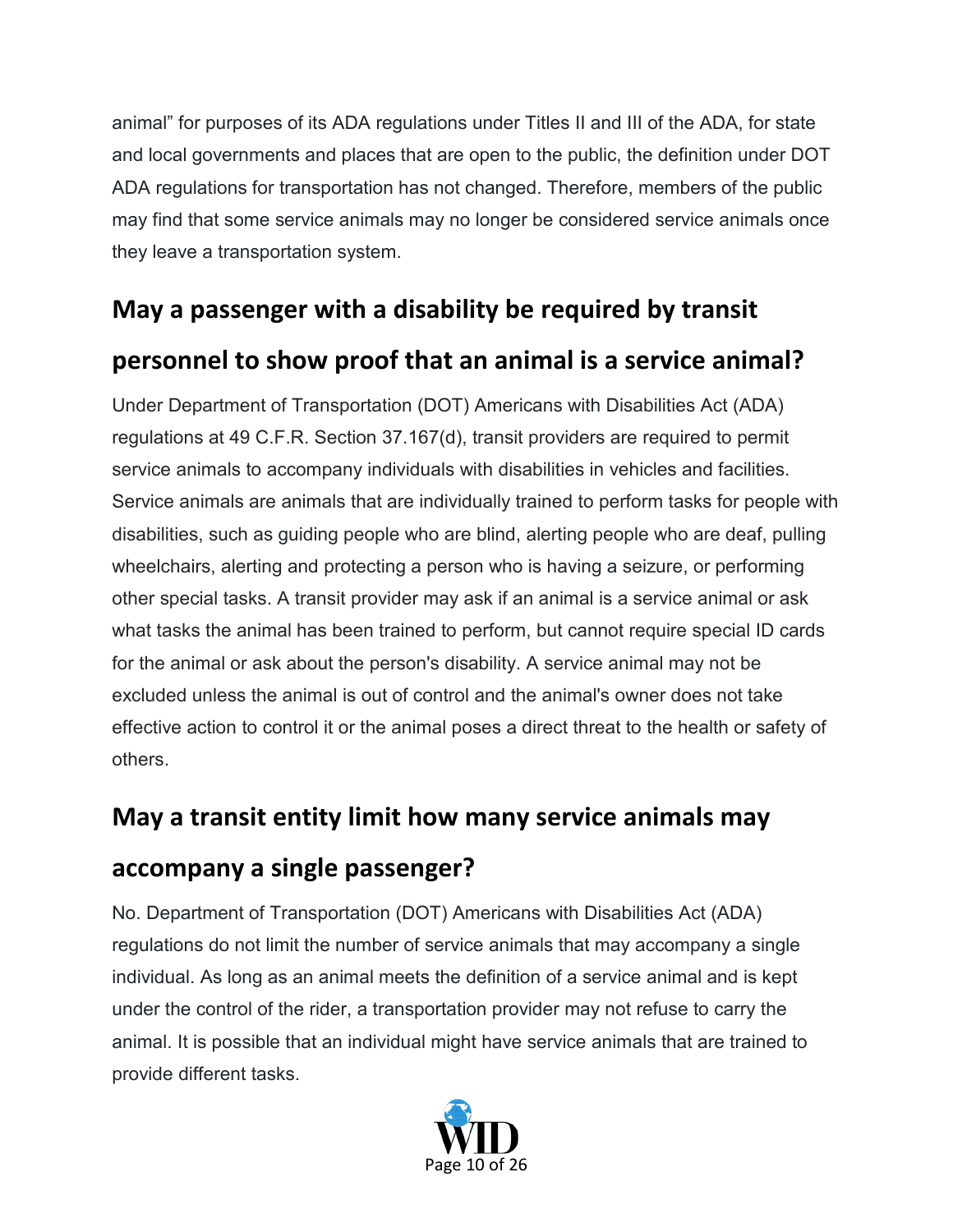# **May a transit entity require a paratransit eligible individual who will be traveling with a personal care attendant (PCA) to register their use of a PCA with the transit entity?**

Under Department of Transportation (DOT) Americans with Disabilities Act (ADA) regulations at 49 C.F.R. Section 37.125(i), a transit provider may require an individual to indicate whether he or she travels with a personal care attendant (PCA) as part of the initial eligibility process. The transit entity is also permitted to make further inquiries regarding the individual's actual need for a PCA. When making any such inquiries, it is important to note an individual's need for a PCA may be unrelated to the trip itself, and that the passenger may not require the assistance of a PCA while onboard the vehicle. Because of the nature of typical PCA functions, it is most likely that the services provided by a PCA would be required throughout the day at the passenger's destination. All that is required is that the passenger establish that he or she requires a PCA, and for the PCA and the passenger to be traveling together between the same points. If the rider does not indicate the use of a PCA, then any individual accompanying him or her will be regarded simply as a companion.

# **May a transit provider require a rider to travel with a personal**

#### **care attendant (PCA)?**

Under Department of Transportation (DOT) Americans with Disabilities Act (ADA) regulations at 49 C.F.R. Section 37.5(e), a transit entity is prohibited from requiring that an individual with disabilities be accompanied by a personal care attendant (PCA). Transit entities are also not required to provide PCA services. This provision must be considered in light of the fact that under 49 C.F.R. 37.5(h), an entity may refuse service to someone who engages in violent, seriously disruptive, or illegal conduct. If an entity may legitimately refuse service to someone, it may condition service to him on actions that would mitigate the problem. The entity could require a PCA as a condition of providing service it otherwise had the right to refuse. However, a transit entity cannot

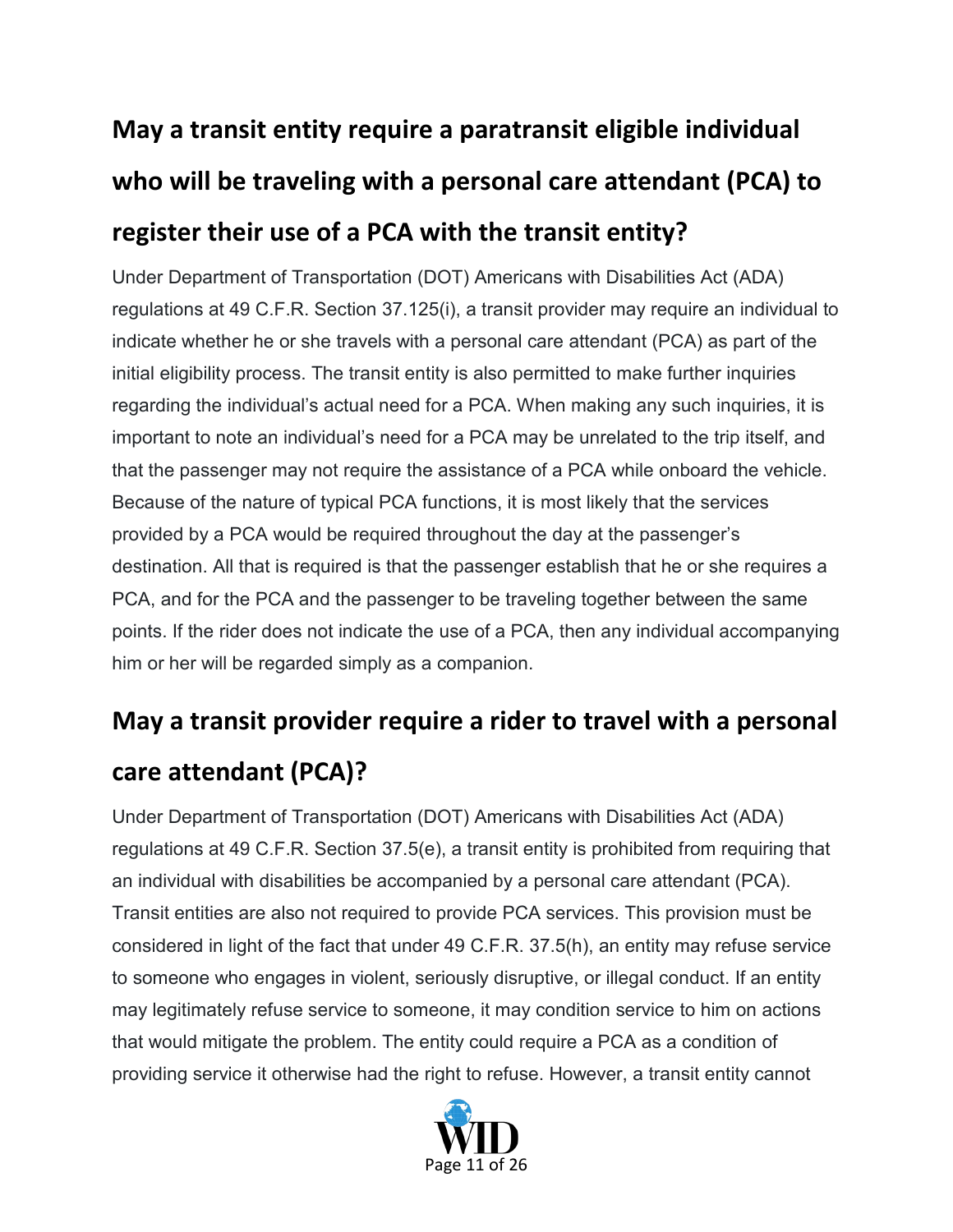refuse to provide service solely because an individual's disability results in appearance or involuntary behavior that may offend, annoy, or inconvenience the entity or other persons.

# **May personal care attendants (PCAs) ride for free on**

## **complementary paratransit and fixed route?**

Under Department of Transportation (DOT) Americans with Disabilities Act (ADA) regulations at 49 C.F.R. Section 37.131(c)(3), a personal care attendant (PCA) may not be charged a fare for complementary paratransit service. Under 49 C.F.R. Section 37.123(f)(1)(ii), a companion (i.e., friend or family member) does not count as a PCA unless the companion is actually acting in the capacity of PCA. PCAs may be charged a fare on fixed route. While some transit systems go beyond the minimum requirements of the ADA and allow PCAs to ride for free, there is no requirement that they do so.

## **May a transit entity set a minimum age limit for children**

# **riding without a parent or guardian?**

Yes. A transit system may set a minimum age limit for children riding without a parent or guardian present; this is a local decision. The policy must apply equally to both paratransit and fixed route.

## **Are paratransit service providers required to provide service**

# **beyond the curb?**

Under Department of Transportation (DOT) Americans with Disabilities Act (ADA) regulations at 49 C.F.R. Section 37.129(a), complementary paratransit service for ADA paratransit eligible individuals must be "origin-to-destination" service. The goal behind use of this particular language, rather than characterizing the service as "curb-to-curb" or "door-to-door," is to emphasize the obligation of transit providers to ensure that eligible passengers are able to travel from their point of origin to their point of

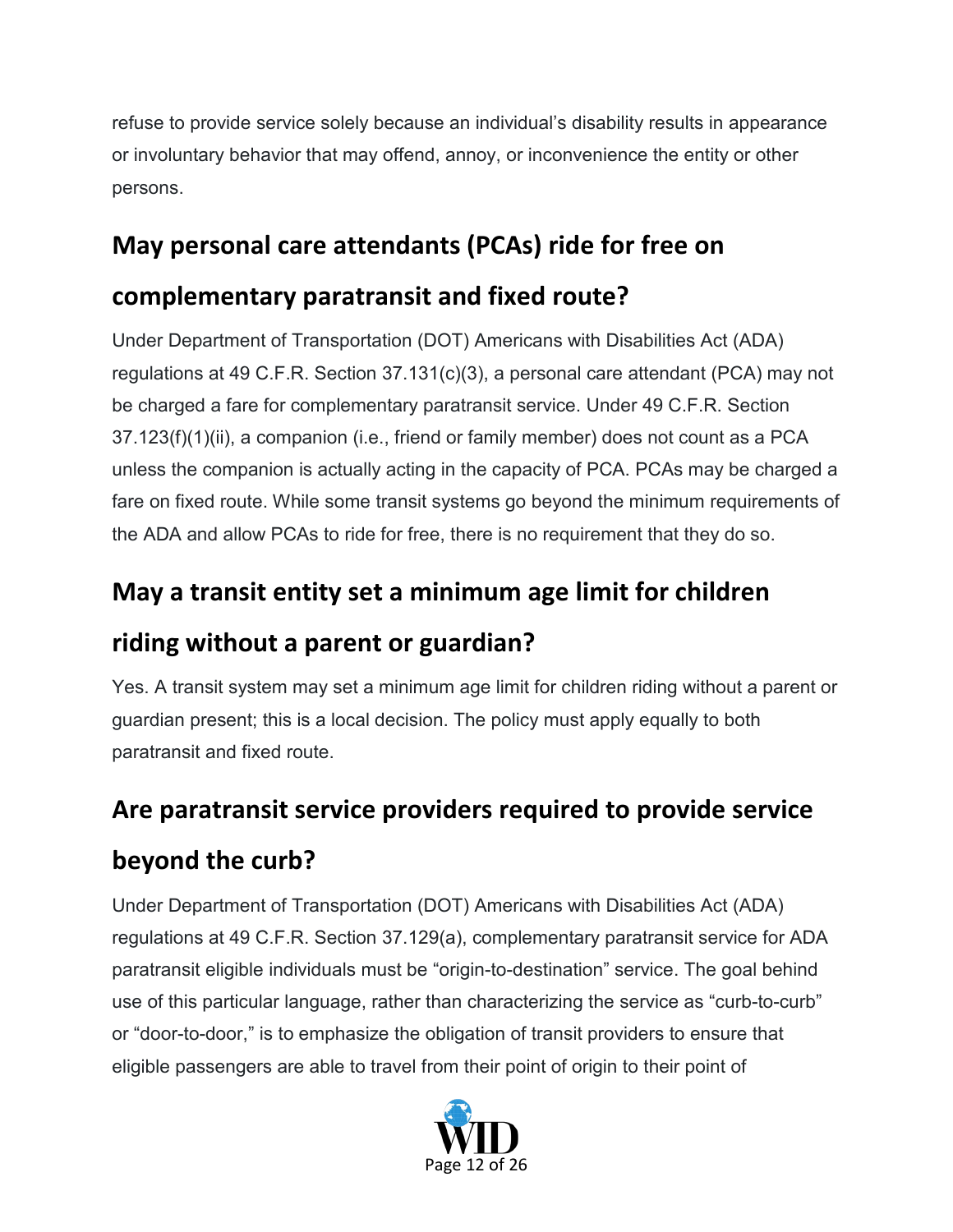destination. The particular factors involved will determine whether curb-to-curb or doorto-door service will be better for that individual or the location. During the local paratransit planning process, a transit provider may establish either door-to-door or curb-to-curb service as the basic mode of paratransit service. However, a paratransit policy must not be inflexible to the extent that service will not be provided beyond the curb under any circumstance. Paratransit providers must provide enhanced service on a case-by-case basis where necessary to meet the origin-to-destination requirement; some individuals or locations may require service that goes beyond curb-to-curb service. It should be recognized that transit providers are not required to accommodate individual passengers' needs which would fundamentally alter the nature of the service or create an undue burden. Transit providers' obligations do not extend to the provision of personal services, such as requiring a driver to go beyond a doorway into a building to assist a passenger or requiring a driver to lose visual contact with their vehicle. For further information, please see the following [DOT guidance document.](https://www.transit.dot.gov/regulations-and-guidance/civil-rights/origin-destination-service)

# **For complementary paratransit service, does the requirement that paratransit service be provided within three-fourths of a mile of a fixed route bus service determine eligible**

#### **destinations based on driving distance or "as the crow flies"?**

Under Department of Transportation (DOT) Americans with Disabilities Act (ADA) regulations at 49 C.F.R. Section 37.131(a)(1)(i), transit entities must "provide complementary paratransit service to origins and destinations within corridors with a width of three-fourths of a mile on each side of each fixed route." The measurement to destinations within the three-fourths of a mile corridor on each side of a fixed route is measured "as the crow flies" and does not vary based upon driving distance.

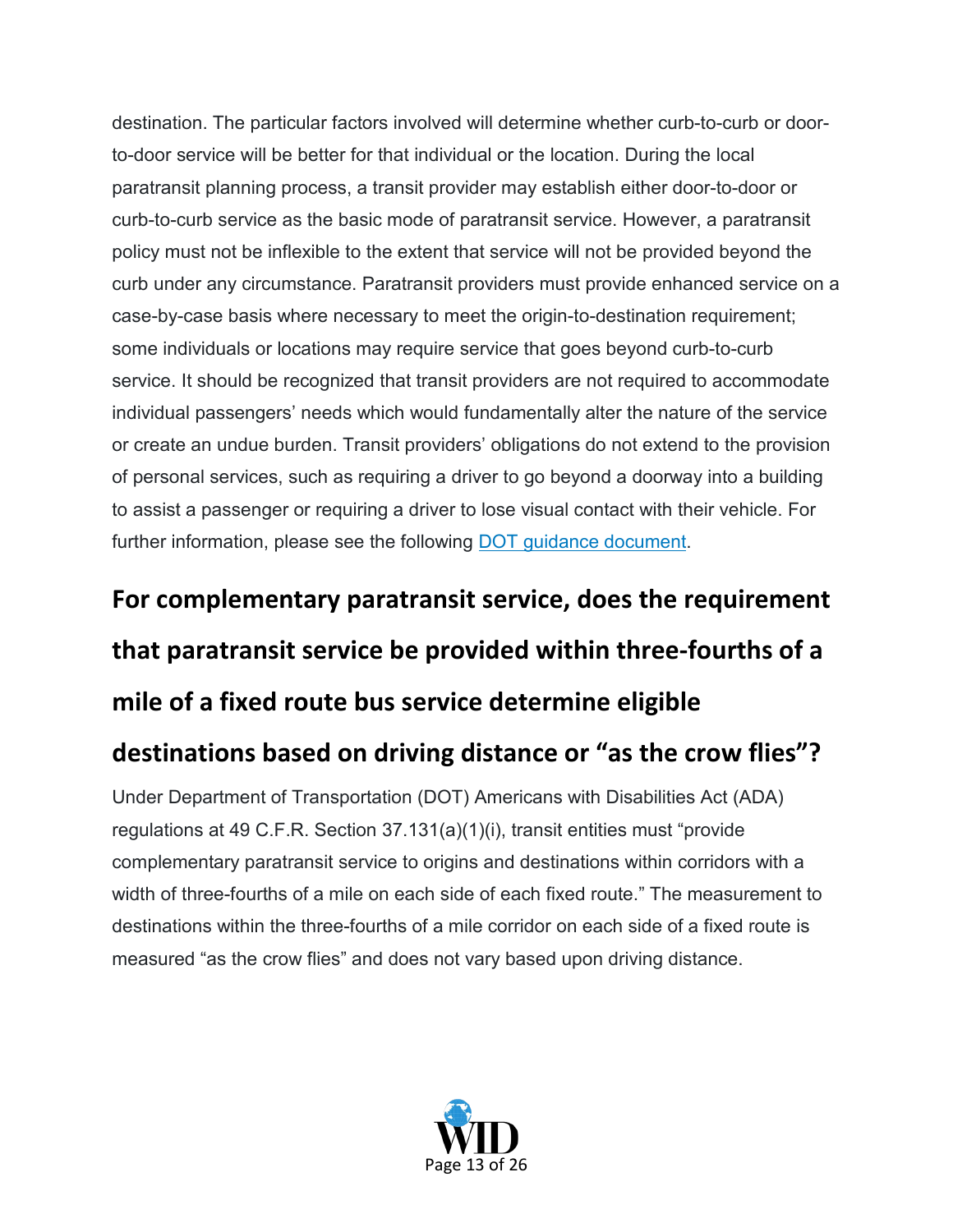# **Why does the Americans with Disabilities Act (ADA) limit paratransit service to areas where there is already a bus route?**

Under the Americans with Disabilities Act (ADA), paratransit functions as a "safety net" for persons whose disabilities prevent them from using the regular fixed route system (bus or rail). It is not intended to meet all of the transportation needs of all persons with disabilities, all of the time. As such, the level of service provided is required to be comparable to that available on the fixed route system; the hours and days of operation must be the same, and service must be provided to origins and destinations within three-fourths of a mile of a bus route (or between points within a three-fourths of a mile radius of different rail stations). There is no obligation to provide service to points beyond the service area, or during times of day or on days of the week when the comparable bus route or rail line is not operating. Of course, nothing in the ADA prohibits a transit system from operating service above and beyond the minimum ADA requirements. It is also important to note that while the term "paratransit" is often used to mean any kind of demand-responsive transportation service, it has a specific meaning under the ADA. The ADA paratransit eligibility criteria and service requirements apply only to paratransit operated as a complement to a fixed route system operated by a public entity; there are separate provisions covering demandresponsive service provided for the general public.

#### **Are transit systems required to take paratransit reservations**

#### **during normal business hours?**

Yes. Under Department of Transportation (DOT) Americans with Disabilities Act (ADA) regulations at 49 C.F.R. Section 37.131(b), paratransit reservation service must be available during at least all normal business hours of the entity's administrative offices, as well as during times, comparable to normal business hours, on a day when the entity's offices are not open before a service day (e.g., on a Sunday).

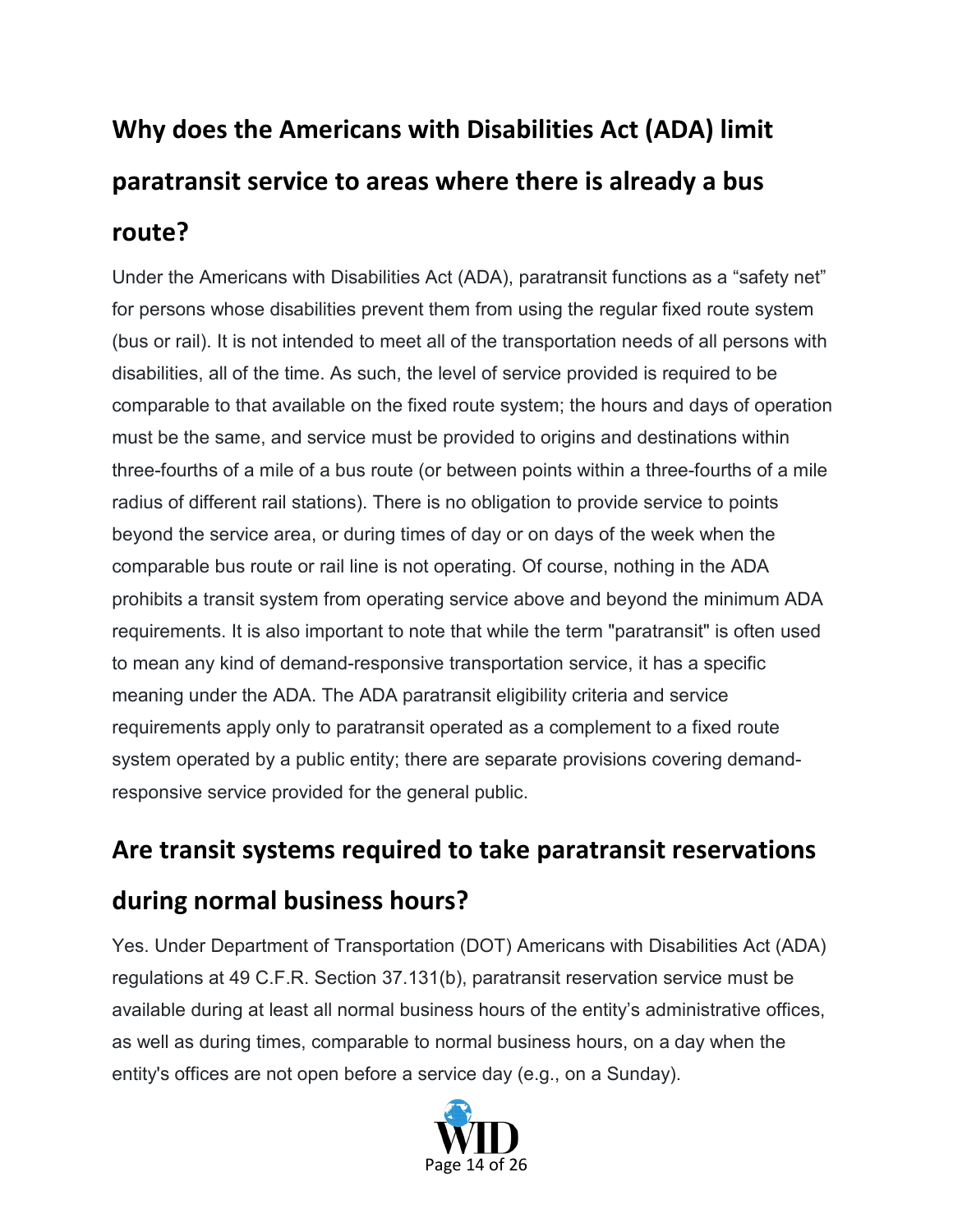# **May a transit agency require a paratransit applicant to pay for rides to and from an assessment center for a paratransit eligibility evaluation?**

No, under Department of Transportation (DOT) Americans with Disabilities Act (ADA) regulations at 49 C.F.R. Section 37.5(d), an entity may not impose special charges, not authorized by this part, on individuals with disabilities for providing services required by this part or otherwise necessary to accommodate them. Section 37.125 requires each operator of complementary paratransit to establish an eligibility process. The details of the process are developed at the local level by transit operators and the communities they serve. As Appendix D to Section 37.125 explains, however, the process developed may not impose unreasonable administrative burdens on applicants, and may not involve "user fees" or application fees to the applicant. This section prohibits applicants from having to pay for transportation to and from an assessment, as the assessment is part of the eligibility process.

#### **Does the Americans with Disabilities Act (ADA) limit**

#### **subscription trips to 50% of available paratransit trips?**

Under Department of Transportation (DOT) Americans with Disabilities Act (ADA) regulations at 49 C.F.R. Section 37.131(b), paratransit service must be provided to eligible individuals on a next-day basis (i.e., at any time tomorrow in response to a request made today). Section 37.133 permits the use of subscription service (i.e., trips provided to eligible ADA paratransit riders who make trips on a repeated or recurring basis, such as to school, work, religious services, dialysis treatment, etc.), as long as it does not absorb more than 50% of the available trips at a given time of day. Section 37.133(b) permits a transit operator to provide subscription service above the 50% ceiling if it finds it has excess capacity available (i.e., all requests for next-day service are met, and capacity to provide additional trips remains). If, after constant monitoring, it finds next-day requestors are being denied trips, the operator must either increase its

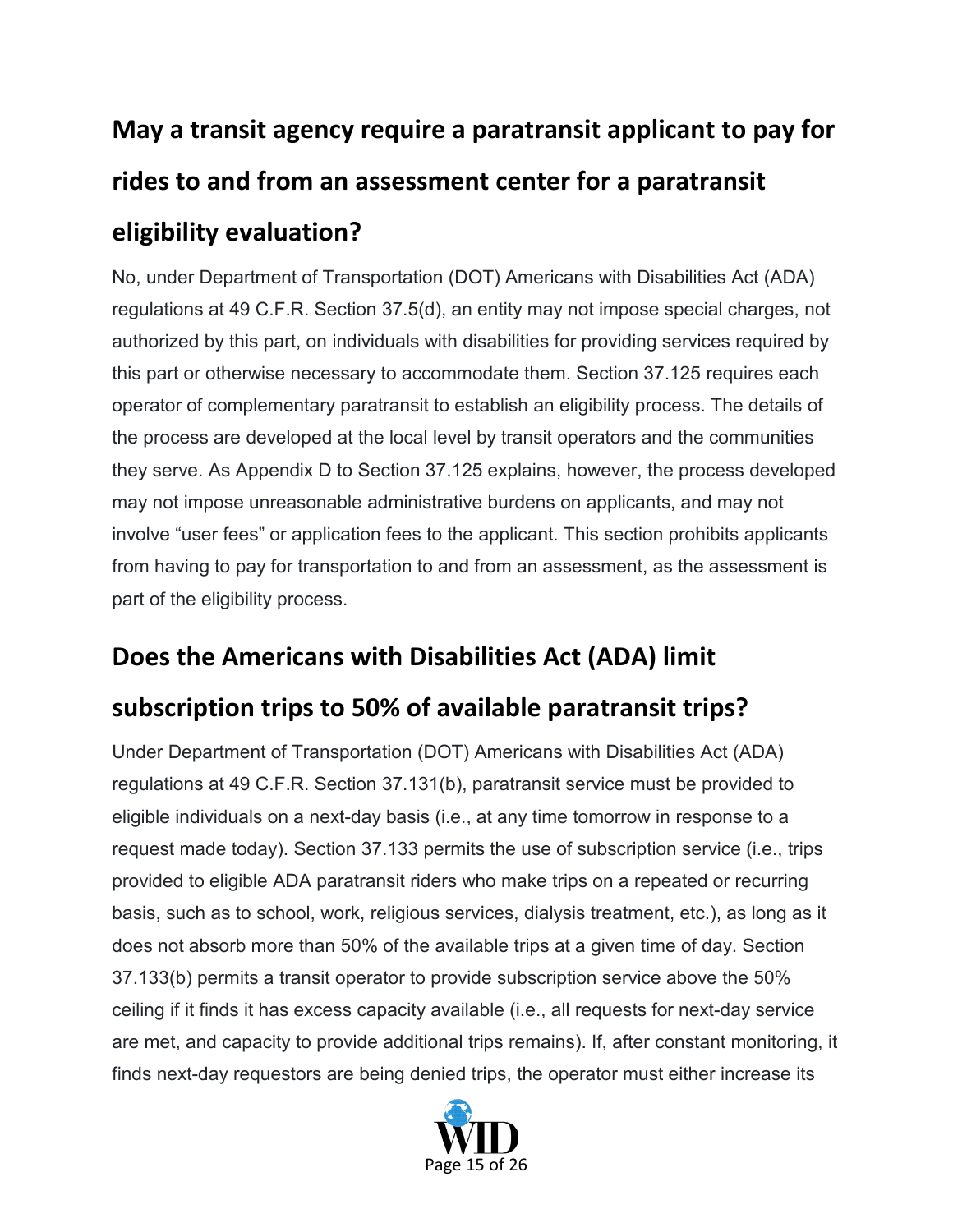passenger carrying capacity or reduce the number of subscription trips. Note that subscription service is discretionary and is not mandated by Section 37.133. Whether to provide subscription service beyond the 50% ceiling, or whether to provide subscription service at all, is entirely within the transit agency's discretion.

#### **Are public transit agencies operating a fixed route system**

#### **required to provide complementary paratransit services?**

Yes, under Department of Transportation (DOT) Americans with Disabilities Act (ADA) regulations at 49 C.F.R. Section 37.121(a), "each public entity operating a fixed route system shall provide paratransit or other special service to individuals with disabilities that is comparable to the level of service provided to individuals without disabilities who use the fixed route system." The regulation does not specify how this paratransit service is to be provided—whether by vehicles from its own fleet, by vehicles from a subrecipient, or by vehicles from a for-profit third-party contractor. The regulation only requires complementary paratransit services to be provided, leaving the details to the local planning process. The fixed route operator, however, is ultimately responsible for ensuring a contractor meets all applicable ADA requirements as explained in Section 37.23. You may view the cited regulation [here.](https://www.transit.dot.gov/regulations-and-guidance/civil-rights/part-37-transportation-services-individuals-disabilities)

#### **How are the operating hours of complementary paratransit**

#### **service determined?**

Under Department of Transportation (DOT) Americans with Disabilities Act (ADA) regulations at 49 C.F.R. Section 37.131(e), complementary paratransit service must be available during the same days and hours that fixed route service operates. Thus, if an individual can travel from a given origin to a given destination on a particular fixed route at a certain time of day, a paratransit eligible person must also be able to travel from the same origin to that same destination on paratransit at that time of day. Because paratransit service is required to be available during the same hours and days as the fixed route system, and because not all fixed routes will necessarily be operating at a

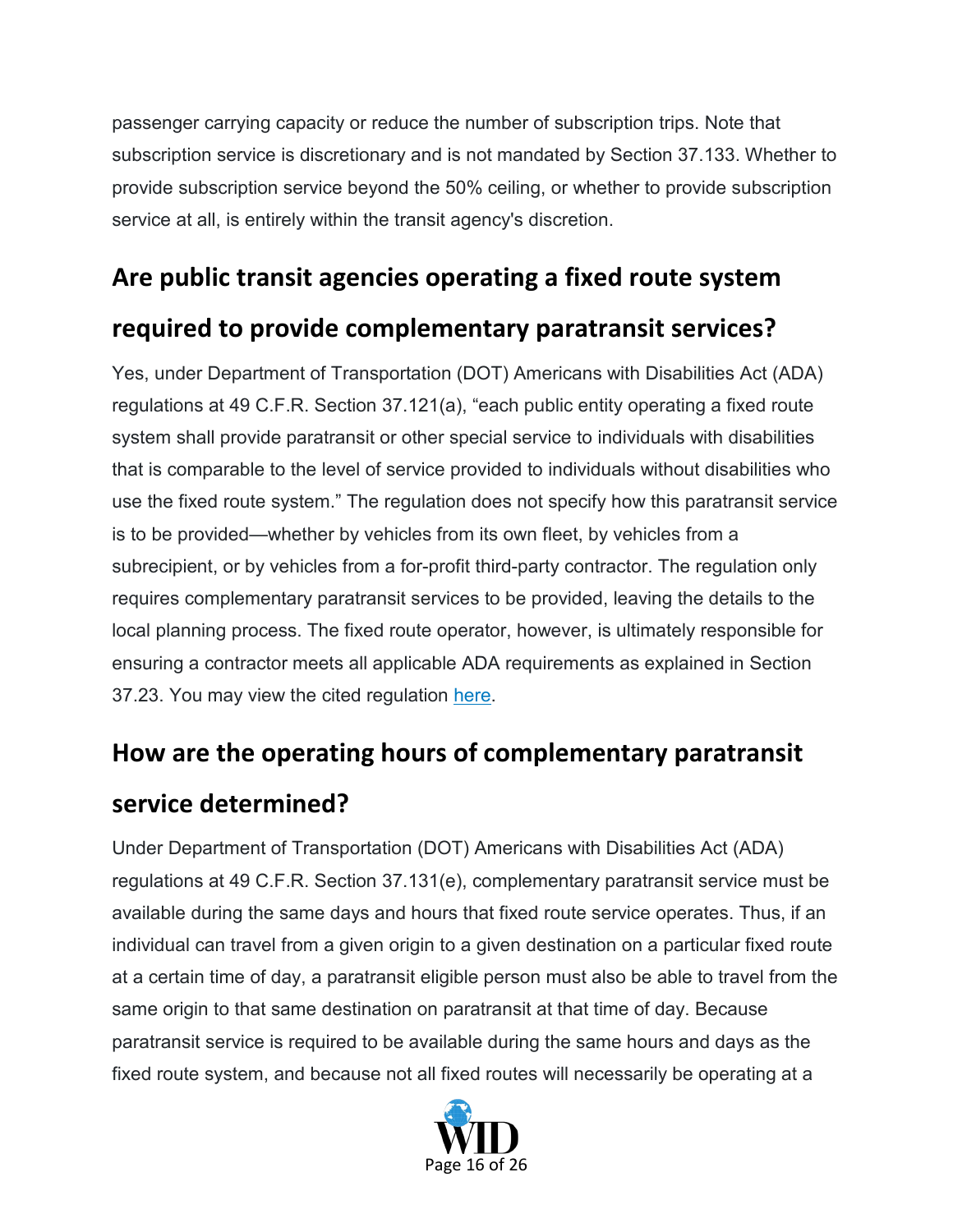given time on a given day, the shape of the paratransit service area can be expected to change accordingly. For example, it is common for certain routes to not run late at night. Those routes, and their associated paratransit corridors, do not need to be served with paratransit when the fixed route system is not running on them.

## **Are paratransit providers required to solicit participation by**

#### **the public and persons with disabilities in the initial**

## **development and continued provision of paratransit services?**

Yes, under Department of Transportation (DOT) Americans with Disabilities Act (ADA) regulations at 49 C.F.R. Section 37.137, an entity developing a paratransit plan must ensure public participation through outreach, consultation with individuals with disabilities, opportunity for public comment on the plan, and at least one public hearing. Additionally, Section 37.137(c) requires an "ongoing mechanism for the participation of individuals with disabilities in the continued development and assessment of services to persons with disabilities." Many transit providers choose to establish an advisory committee as part of their process to fulfill the requirements under Section 37.137. To learn more about the specific requirements under this regulation, you may want to consult the full text of the [regulation.](https://www.transit.dot.gov/regulations-and-guidance/civil-rights/part-37-transportation-services-individuals-disabilities)

#### **At what point is a paratransit ride no longer comparable to**

#### **fixed route based on the time spent traveling?**

Under Department of Transportation (DOT) Americans with Disabilities Act (ADA) regulations at 49 C.F.R. Section 37.121(a), "each public entity operating a fixed route system shall provide paratransit or other special service to individuals with disabilities that is comparable to the level of service provided to individuals without disabilities who use the fixed route system." Paratransit service is by nature a shared-ride service. The standard of service is not intended to reflect that of a taxi service, which typically transports passengers directly to their destination. A paratransit trip should be

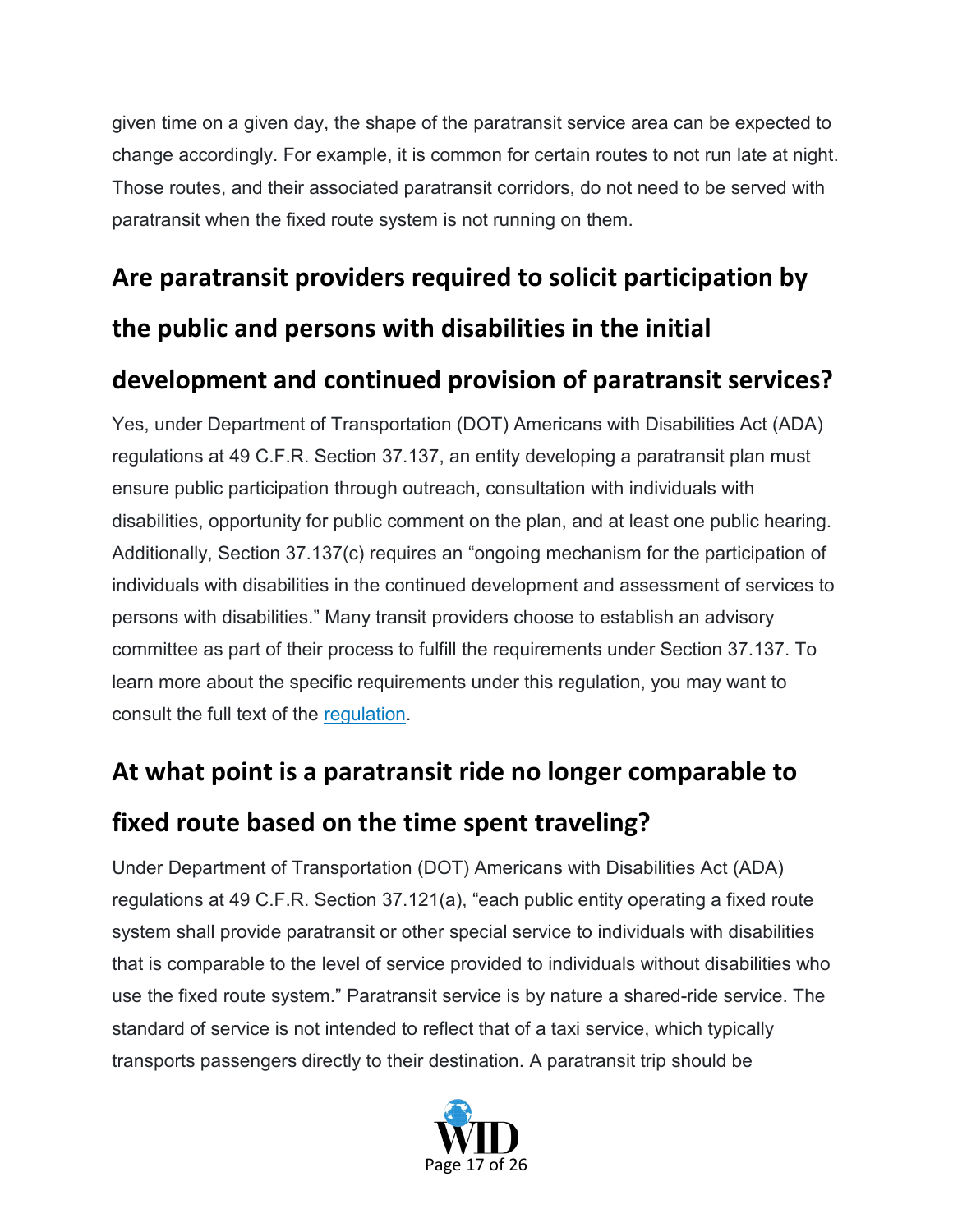comparable in length to an identical trip on the fixed route system, including the time necessary to travel to the bus stop, wait for the bus, actual riding time, transfers, and travel from the final stop to the person's ultimate destination.

## **May an individual be charged a higher fee for complementary**

#### **paratransit than they would pay on fixed route?**

Yes. Department of Transportation (DOT) Americans with Disabilities Act (ADA) regulations at 49 C.F.R. Section 37.121 require paratransit fares to be comparable to the fare for a trip between the same points on the regular fixed route transit system. "Comparable" is defined in DOT ADA regulations at 49 C.F.R. Section 37.131(c) as not more than twice the fare that would be charged to an individual paying full fare for a trip of similar length, at a similar time of day, on the entity's fixed route system, exclusive of discounts.

#### **May I change my drop-off location on complementary**

#### **paratransit service the same day?**

Under Department of Transportation (DOT) Americans with Disabilities Act (ADA) regulations at 49 C.F.R. Section 37.131(b), paratransit service must be provided to eligible individuals on a next-day response time. While transit systems are permitted to use real-time scheduling, it is not required. Where same-day service is provided, it is often a premium service. Because paratransit is a shared ride, allowing riders to change their drop-off locations on the same day to make intermediate stops could lead to late pickups or drop-offs for other riders.

## **May an Americans with Disabilities Act (ADA) complementary**

## **paratransit provider negotiate my pickup time?**

Yes, under Department of Transportation (DOT) Americans with Disabilities Act (ADA) regulations at 49 C.F.R. Section 37.131(b)(2), a complementary paratransit entity may

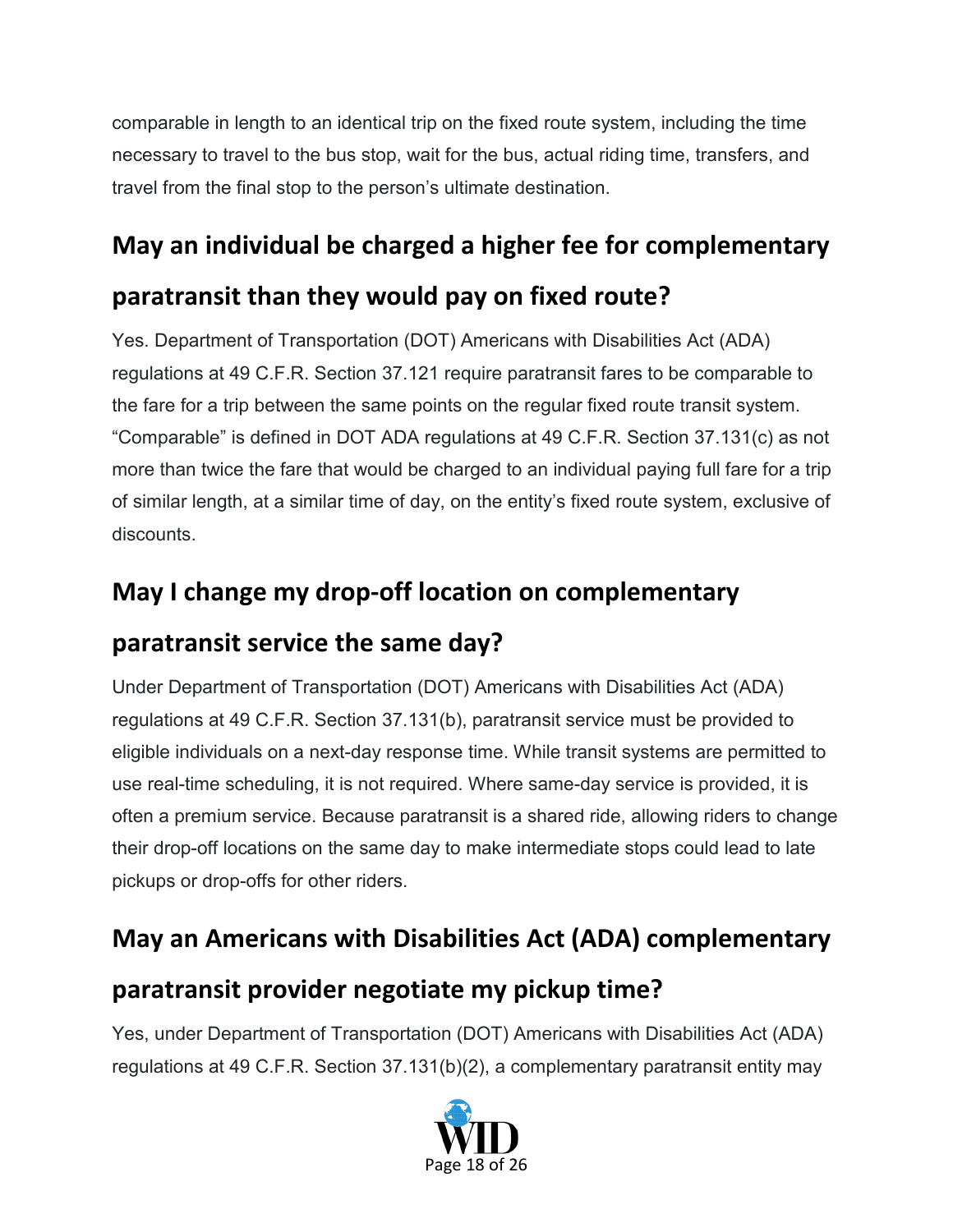negotiate pickup times with an ADA paratransit eligible individual, up to one hour before or after the individual's desired departure time. Any deviation from this one-hour window would exceed the bounds of comparability. This means that in the event an individual accepts and takes a trip negotiated to begin more than one hour before or after his or her desired departure time, the transit operator must still record a denial based on its inability to provide the trip within the timeframe specified under DOT ADA regulations.

#### **May a transit agency suspend service to paratransit customers**

#### **who fail to show up for their scheduled pickups?**

Yes. Under 49 CFR Section 37.125 of the Department of Transportation (DOT) Americans with Disabilities Act (ADA) regulations, a transit provider "may establish an administrative process to suspend, for a reasonable period of time, the provision of complementary paratransit service to ADA eligible individuals who establish a pattern or practice of missing scheduled trips." A pattern or practice involves intentional, repeated or regular actions, not isolated, accidental, or singular incidents. Transit agencies cannot base a suspension of service on any trips missed by a rider for reasons beyond his or her control, including trips missed due to illness, family emergency, or transit agency error or lateness. Before suspending service, a transit provider must notify the individual in writing, provide an opportunity for an appeal, and issue written notification of the decision and reasons for it. The Federal Transit Administration (FTA) has permitted transit systems to also count "late cancellations" as no-shows, where they have the same operational impact as a no-show. A transit provider should be able to absorb the capacity of a trip cancelled one or two hours before the scheduled pickup. An hour or two is typically sufficient notice for a transit provider to redirect a vehicle without any negative operational consequences. Because these trips are being regarded as no-shows, the circumstances surrounding late cancellations would be the same as for a no-show; i.e., trips that are cancelled late due to circumstances beyond the passenger's control would not be grounds for sanctions.

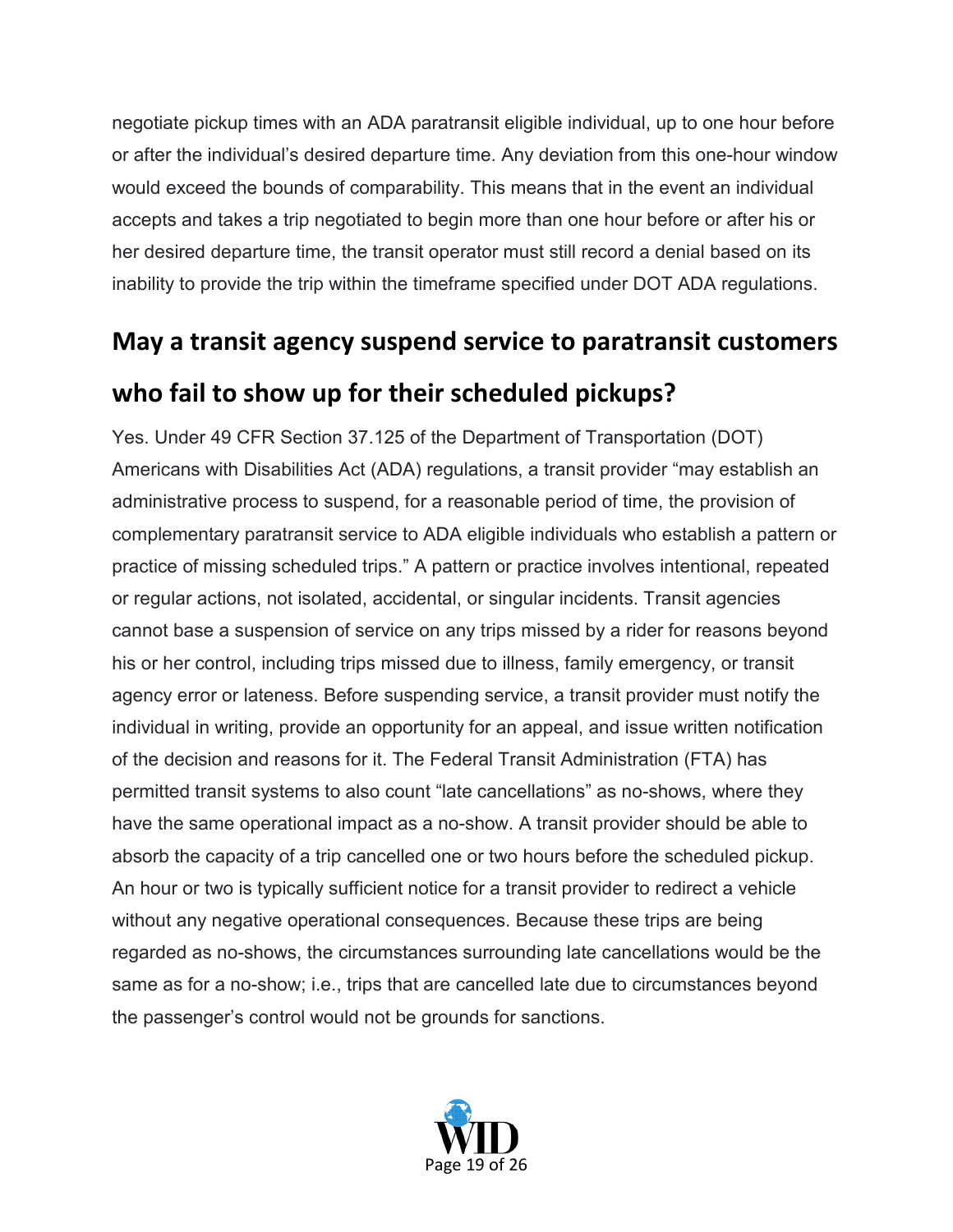#### **How should a transit provider respond if a lift fails in service?**

Under Department of Transportation (DOT) Americans with Disabilities Act (ADA) regulations at 49 C.F.R. Section 37.163(f), if a lift fails in service and the headway to the next accessible vehicle on the route is more than 30 minutes, the transit provider is required to provide alternative accessible service by a paratransit or other special vehicle within a short response time (i.e., less than 30 minutes). Transit entities may provide this accommodation by having a "shadow" accessible service available along the route (i.e., by having an accessible vehicle "follow" the vehicle with the inoperative lift) or by having the bus driver immediately call in upon encountering a passenger he or she is unable to transport.

#### **Are transit providers required to make information regarding**

#### **transportation services accessible for persons who are blind or**

#### **have vision impairments?**

Yes, under Department of Transportation (DOT) Americans with Disabilities Act (ADA) regulations at 49 C.F.R. Section 37.167(f), a transportation entity must make communications and information available, using accessible formats and technology (e.g., Braille, large print, TDDs) to obtain information about transportation services. Someone cannot adequately use the bus system if schedule and route information is not available in a form he or she can use. A lack of adequate information in accessible formats for fixed route service may lead to an over-reliance on paratransit service, and a lack of adequate accessible information on paratransit services could constitute a prohibited capacity constraint.

#### **Are transit providers required to offer reduced transit fares to**

#### **seniors, people with disabilities, or Medicare cardholders?**

Under 49 U.S.C. Section 5307(d)(1)(D) of the Federal Transit Act, federally subsidized transit providers may not charge more than half of the peak fare for fixed route transit

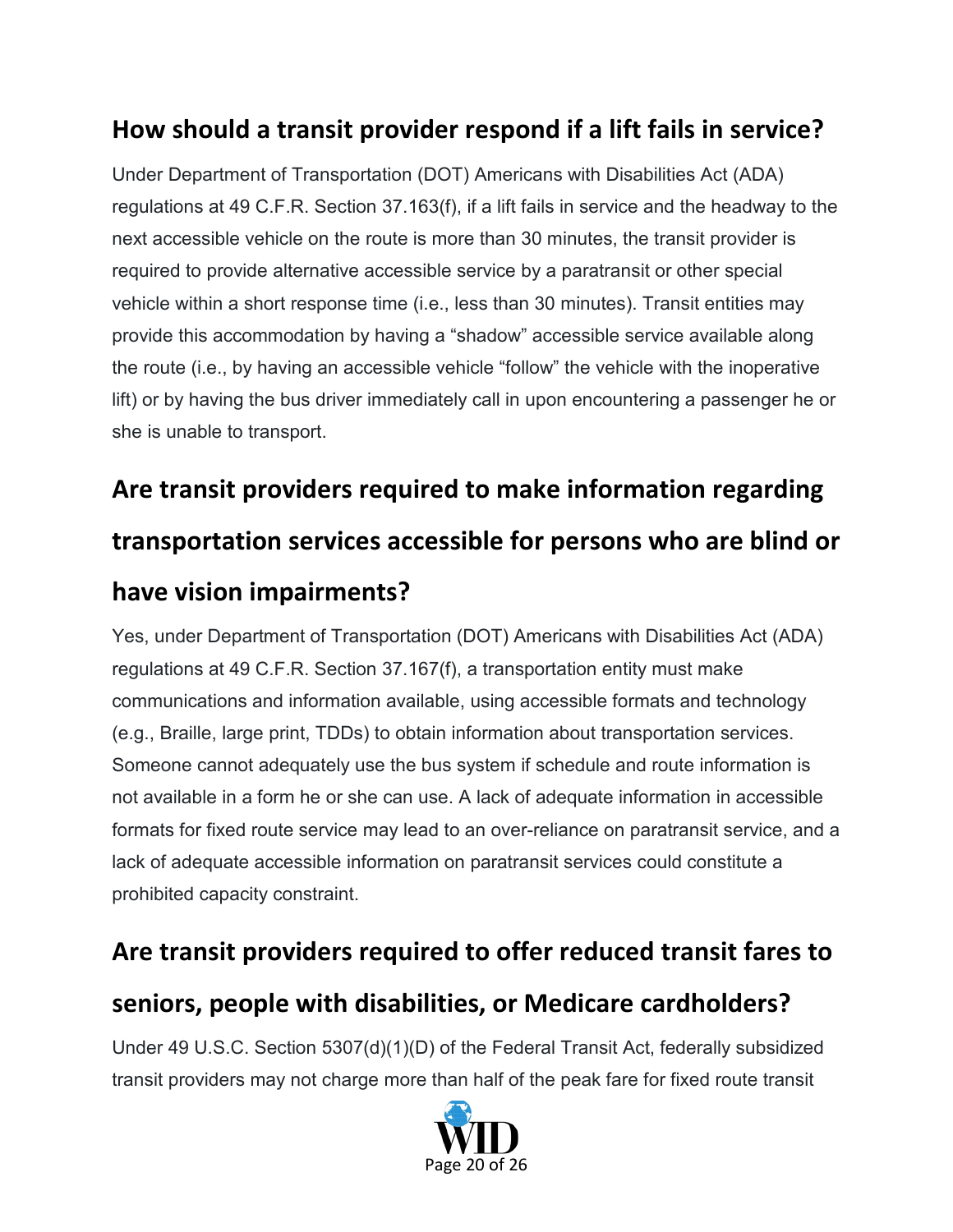during off-peak hours for seniors, people with disabilities, and Medicare cardholders. This is not an Americans with Disabilities Act (ADA) requirement. Rather, this is a general condition placed upon those receiving federal funding for transit from the Federal Transit Administration (FTA). The discount does not apply for purposes of determining the fare for ADA complementary paratransit, which, under 49 C.F.R. Section 37.131(c), would be calculated without regard to discounts such as this. To learn more about this program, please visit the following [link.](https://www.transit.dot.gov/regulations-and-guidance/civil-rights/half-fare-triennial-guidance-fy2011) Further questions may be answered by submitting a question online at

[http://ftawebprod.fta.dot.gov/ContactUsTool/Public/NewRequest.aspx.](http://ftawebprod.fta.dot.gov/ContactUsTool/Public/NewRequest.aspx)

# **May a wheelchair user enter a lift platform and vehicle in the manner they prefer (e.g., entering facing forward or backing**

#### **on)?**

Yes. Under Department of Transportation (DOT) Americans with Disabilities Act (ADA) regulations at 49 C.F.R. Section 38.23(b)(11), the lift must permit both inboard and outboard facing of wheelchair and mobility aid users. Appendix D to Section 37.165 further specifies that a transportation entity should respect the passenger's preference for entering a lift platform and vehicle in a particular direction (e.g., entering facing forward or backing on), except where the only way of successfully maneuvering a device onto a vehicle or into its securement area requires a particular orientation or an overriding safety concern (i.e., a direct threat) exists. Given that lifts have been required to accommodate passenger facing either direction since 1991, it is unlikely that successful boarding would require a particular orientation. In any event, the passenger would be in the best position to determine which direction is best suited for boarding under their specific circumstances. A "direct threat" represents a clear and present danger to the health or safety of others; by definition, a direct threat cannot exist on the basis of presumptions about persons with disabilities or their mobility devices. It is difficult to envision circumstances under which the direction that a passenger faces when boarding would constitute a direct threat.

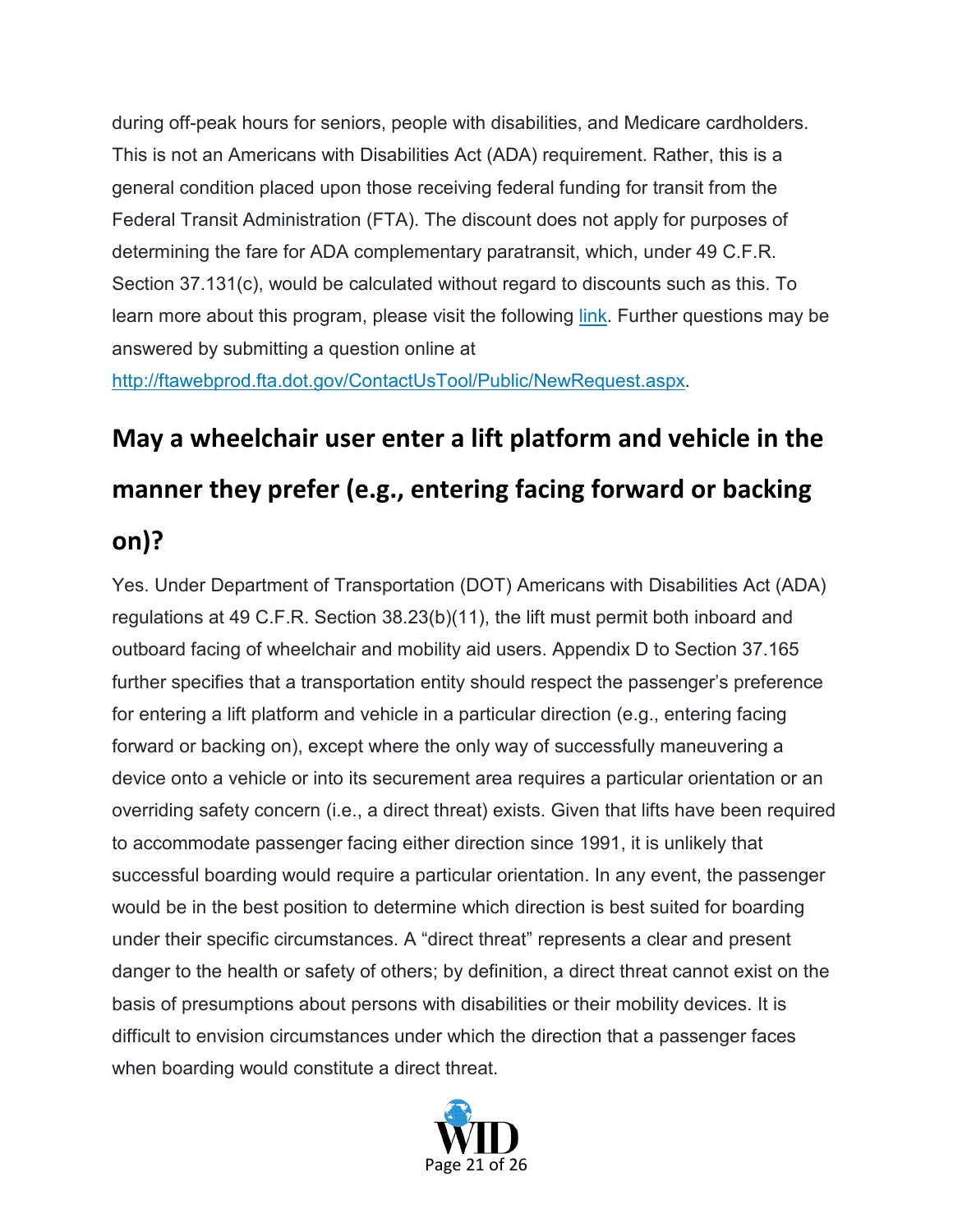# **May a passenger with a disability who does not use a wheelchair be required to disclose their disability before using a fixed route vehicle's lift or ramp?**

No, passengers must not be asked to disclose their disability before using a fixed route vehicle's lift or ramp to board the vehicle. Under Department of Transportation (DOT) Americans with Disabilities Act (ADA) regulations at 49 C.F.R. Section 37.165(g), a transit provider must permit individuals with disabilities who do not use wheelchairs, including standees, to use a vehicle's lift or ramp to enter the vehicle. People using canes or walkers and other standees with disabilities who do not use wheelchairs but have difficulty using steps must also be permitted to use the lift on request. If a rider asks to use a lift or ramp, the transit personnel should deploy the lift or ramp without inquiring about the individual's disability. [Click here](https://www.transit.dot.gov/regulations-and-guidance/civil-rights/part-37-transportation-services-individuals-disabilities) for the text of this regulation.

#### **May a transit provider deny service to an individual whose**

#### **wheelchair or mobility device does not have functioning**

#### **brakes?**

No. A transit provider may not deny transportation to a rider whose wheelchair or mobility device does not have functioning brakes. Under Department of Transportation (DOT) Americans with Disabilities Act (ADA) regulations at 49 C.F.R. Section 37.3, a "wheelchair" is defined as "a mobility aid belonging to any class of three or morewheeled devices, usable indoors, designed or modified for and used by individuals with mobility impairments, whether operated manually or powered." The ADA regulations do not specify any particular equipment required for personal mobility devices, including brakes. Moreover, it will often be impossible for transit personnel to observe whether a passenger's wheelchair is equipped with brakes. Most power wheelchairs are equipped with electromagnetic brakes that engage automatically, and are completely internal to the drive system with no visible parts.

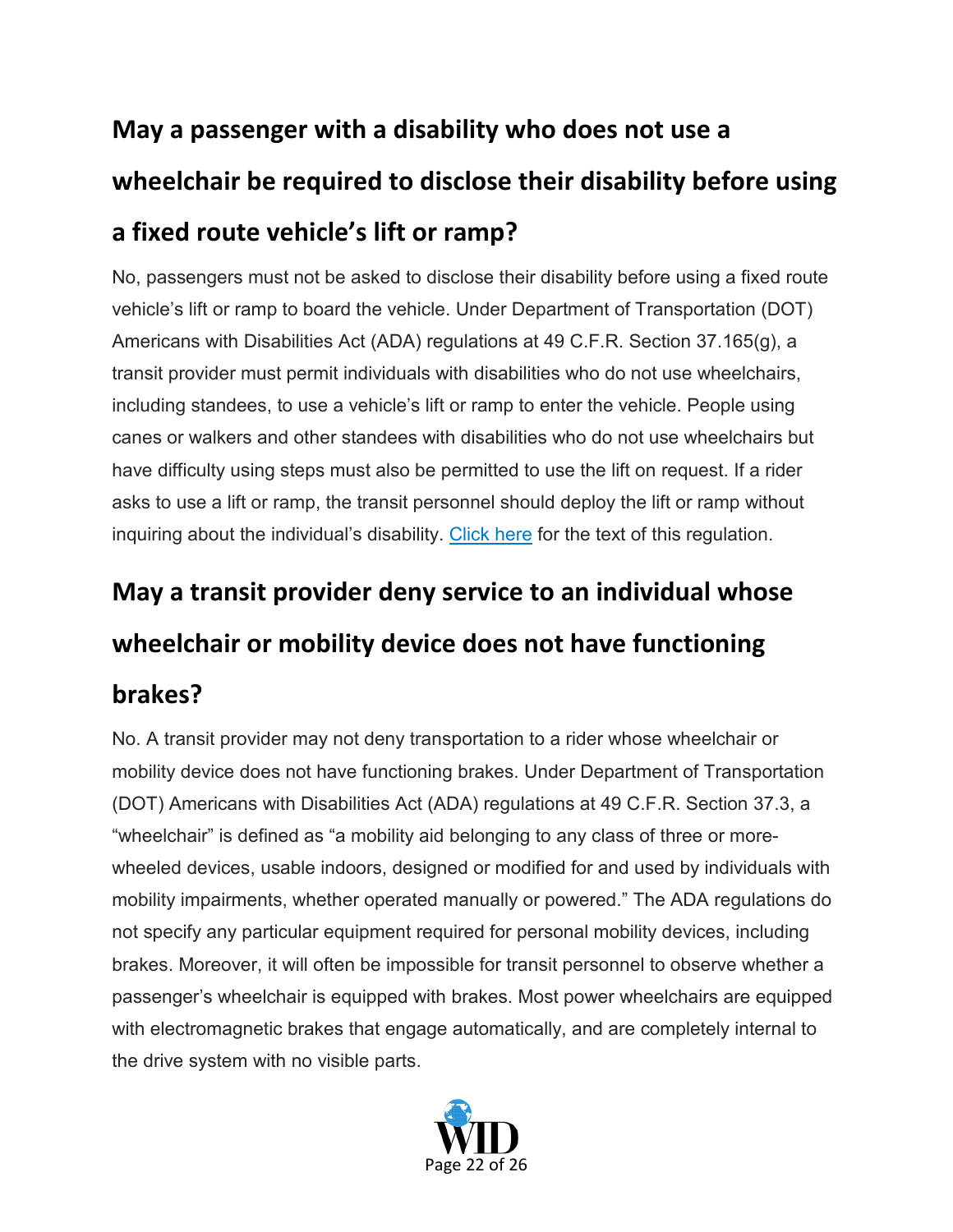# **Does FTA provide funding to help people purchase adaptive vans for personal use that are capable of carrying**

#### **wheelchairs?**

No. FTA grant programs provide Federal financial assistance to public transit operators. Funding for private individuals may be available through State vocational rehabilitation programs, the Department of Veterans Affairs, or other individual funding sources. Many automobile manufacturers also offer rebates or reimbursements on adaptive modifications to new vehicles.

#### **May a transit agency require that a passenger using a mobility**

## **device wear a seatbelt?**

While Department of Transportation (DOT) Americans with Disabilities Act (ADA) regulation 49 C.F.R. 38.23(d)(7) requires a seatbelt and shoulder harness to be provided as part of the wheelchair securement system, passengers with disabilities cannot be required to use the seatbelt and shoulder harness unless all passengers are provided with seatbelts and shoulder harnesses and are required to use them. Since few fixed route buses are equipped with seatbelts and shoulder harnesses for all passengers, their use cannot be required for passengers with disabilities. In the case of paratransit vehicles, seatbelts and shoulder harnesses may indeed be available for all passengers, and if all passengers are required to make use of them, passengers with disabilities occupying the securement location may also be required to do so. Note, however, that in some cases the use of seatbelts themselves may be more harmful to passengers with certain types of disabilities than riding without them. Most state seatbelt laws recognize this, and provide for exceptions; policies concerning seatbelt use aboard transit vehicles should provide for similar exceptions.

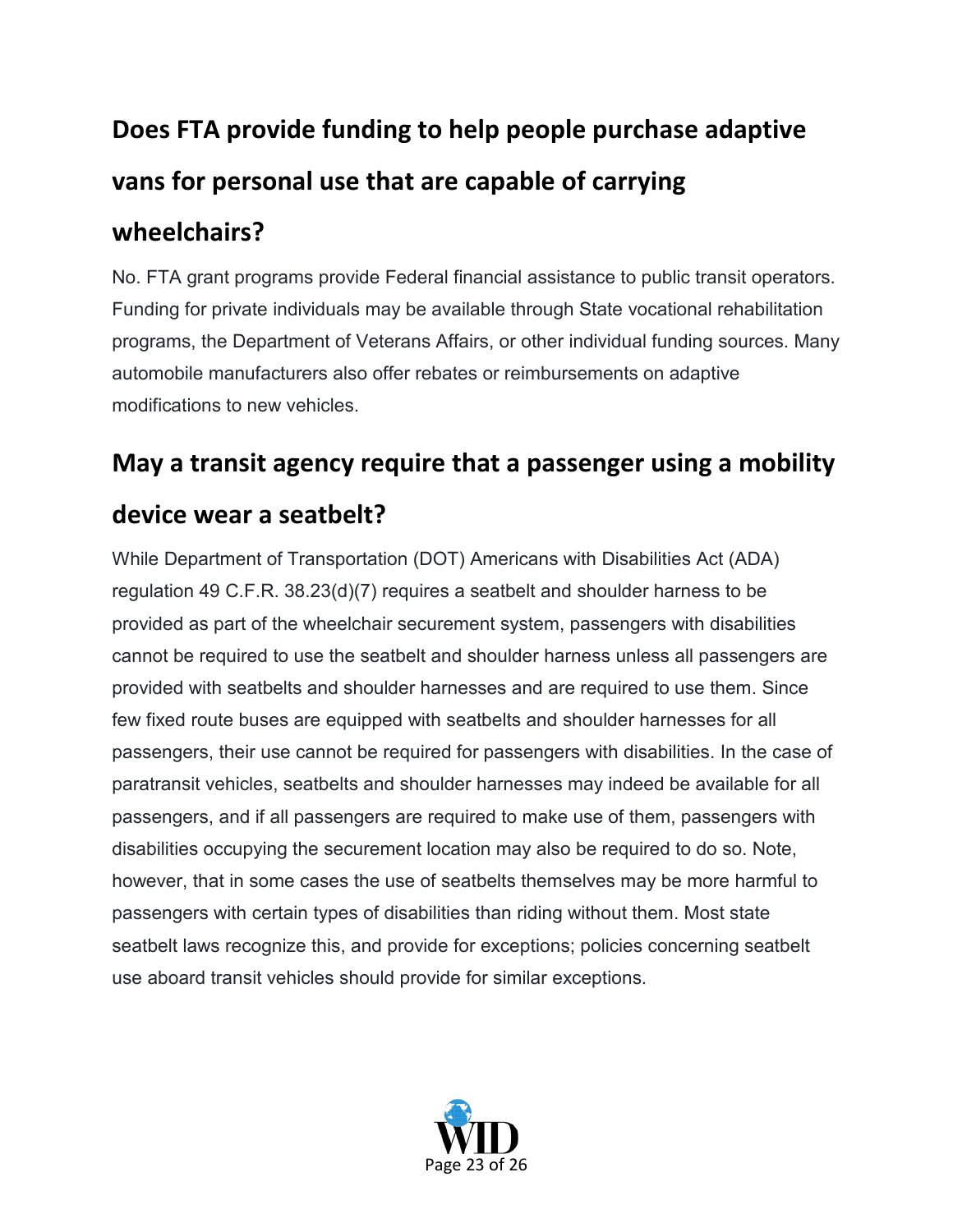#### **How much weight must a vehicle lift be able to**

#### **accommodate?**

Under Department of Transportation (DOT) Americans with Disabilities Act (ADA) regulations at 49 C.F.R. Section 38.23(b)(1), wheelchair lifts must accommodate a design load of at least 600 lbs., with a safety factor of at least six (3,600 lbs.) for working parts, such as belts, pulleys, and shafts that can be expected to wear, and a safety factor of at least three (1,800 lbs.) for nonworking parts, based on the ultimate strength of the material. For vehicles equipped with ramps, the design load must be at least 600 lbs. for ramps in excess of 30 inches in length, with a safety factor of at least three (1,800 lbs.); ramps less than 30 inches in length are required to have a design load of at least 300 lbs. Transit agencies are not prevented from acquiring vehicles and equipment with a higher design load but are not required to accommodate mobility devices that exceed the capacities of their lifts or ramps.

# **How do I submit a complaint regarding a public transit agency's failure to comply with Americans with Disabilities Act (ADA) regulations?**

Department of Transportation (DOT) regulations implementing the Americans with Disabilities Act (ADA) require transit agencies to have a complaint process. If you believe an ADA violation has occurred, we encourage riders to first file a complaint or otherwise communicate with their local transit agency to give them an opportunity to resolve the situation. If you find the transit agency to be unresponsive, after waiting a reasonable amount of time for a resolution, you may decide to file a complaint with the Federal Transit Administration's (FTA) Office of Civil Rights. The Office of Civil Rights is responsible for ensuring that providers of public transportation comply with ADA requirements. A complaint form, with mailing instructions, can be found [here.](https://www.transit.dot.gov/regulations-and-guidance/civil-rights/file-complaint-fta) A complaint should contain enough details for an investigator to understand why a complainant believes a transit agency violated the ADA and include specifics such as